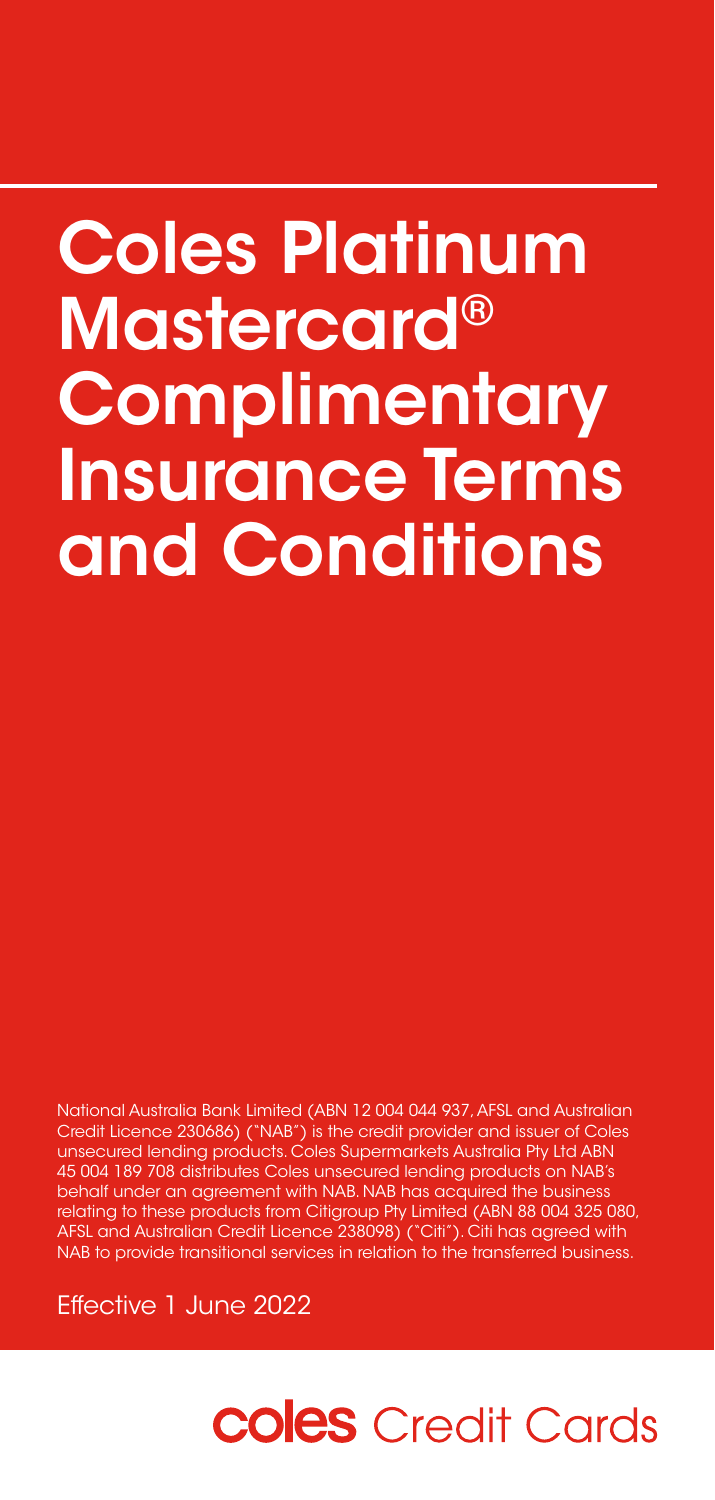# **ENQUIRIES**

- Additional copies of this booklet can be obtained by phoning 1300 306 397 or online at [http://www.coles.com.au/platinum](http://www.coles.com.au/platinum-mastercard/insurance-terms)[mastercard/insurance-terms](http://www.coles.com.au/platinum-mastercard/insurance-terms).
- For claims and/or general enquiries call Allianz Global Assistance on 1800 072 791, 8am-5pm (Sydney time), Monday to Friday and please make sure you have this booklet on hand when you phone. However, if you require personal advice, please see your general insurance adviser.

Claim forms can be found on the Allianz Global Assistance website - [claims.agaassistance.](http://claims.agaassistance.com.au) [com.au](http://claims.agaassistance.com.au)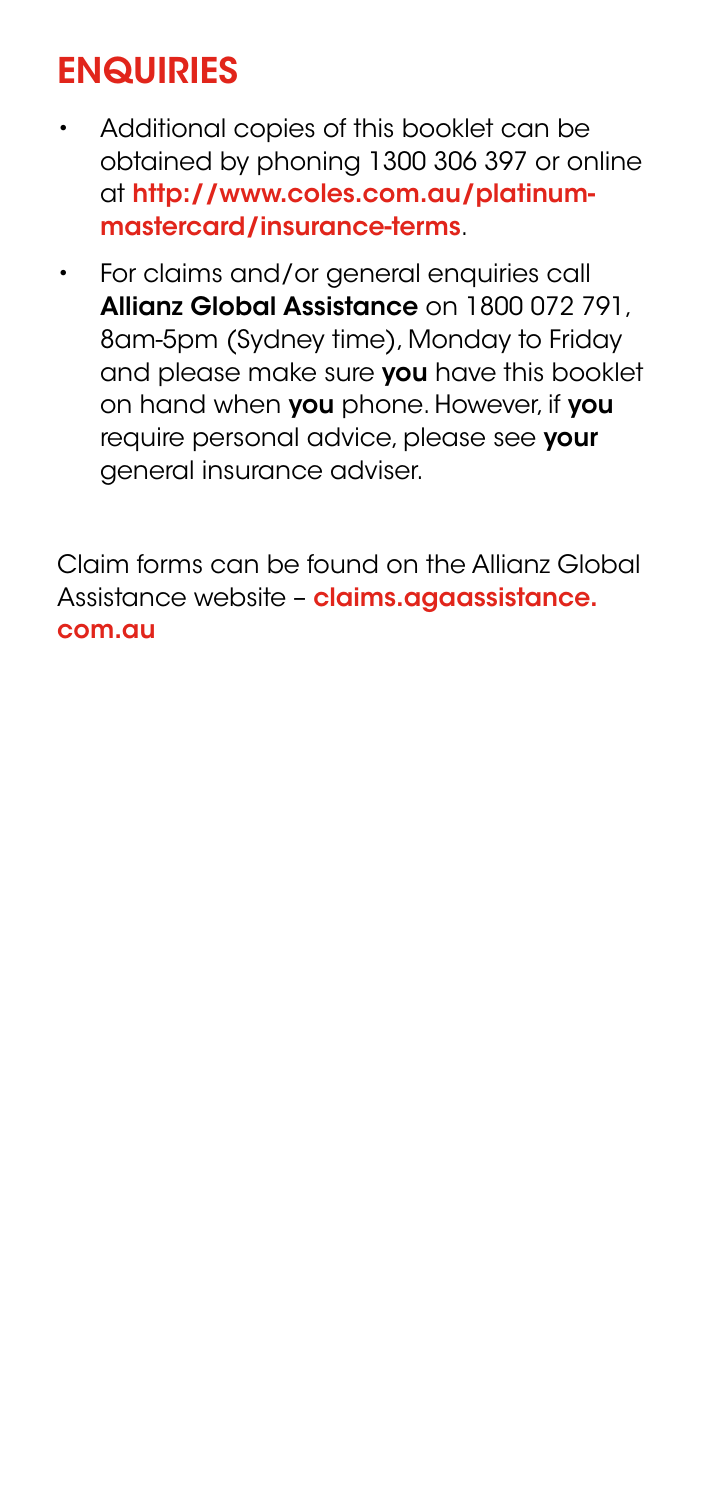# **CONTENTS**

| <b>IMPORTANT INFORMATION ABOUT</b><br><b>THE COVER PROVIDED</b>        | 4  |
|------------------------------------------------------------------------|----|
| Introduction                                                           | 4  |
| Neither NAB, Citi nor Coles is the issuer (insurer)<br>of these covers | 5  |
| Termination or Variation of Cover                                      | 5  |
| Other Insurances                                                       | 5  |
| Sanctions                                                              | 6  |
| Privacy                                                                | 6  |
| Definitions                                                            | 10 |
| <b>PART A - ELIGIBILITY &amp; ACTIVATION OF COVER 15</b>               |    |
| Transit Accident Insurance                                             | 15 |
| <b>Purchase Protection Insurance</b>                                   | 16 |
| <b>Extended Warranty</b>                                               | 16 |
| <b>PART B - PERIOD OF COVER</b>                                        | 17 |
| <b>Transit Accident Insurance</b>                                      | 17 |
| <b>Purchase Protection Insurance</b>                                   | 17 |
| <b>Extended Warranty</b>                                               | 18 |
| <b>PART C - TABLES OF BENEFITS</b>                                     | 19 |
| <b>Transit Accident Insurance</b>                                      | 19 |
| <b>Purchase Protection Insurance</b>                                   | 20 |
| <b>Extended Warranty</b>                                               | 21 |
| <b>PART D - GENERAL EXCLUSIONS</b>                                     | 21 |
| <b>PART E - THE COVER WE PROVIDE</b>                                   | 22 |
| <b>Transit Accident Insurance</b>                                      | 22 |
| <b>Purchase Protection Insurance</b>                                   | 24 |
| <b>Extended Warranty Insurance</b>                                     | 26 |
| <b>CLAIMS</b>                                                          | 27 |
| How to make a claim                                                    | 28 |
| <b>COMPLAINTS &amp; DISPUTES</b>                                       | 30 |
| <b>General Insurance Code of Practice</b>                              | 31 |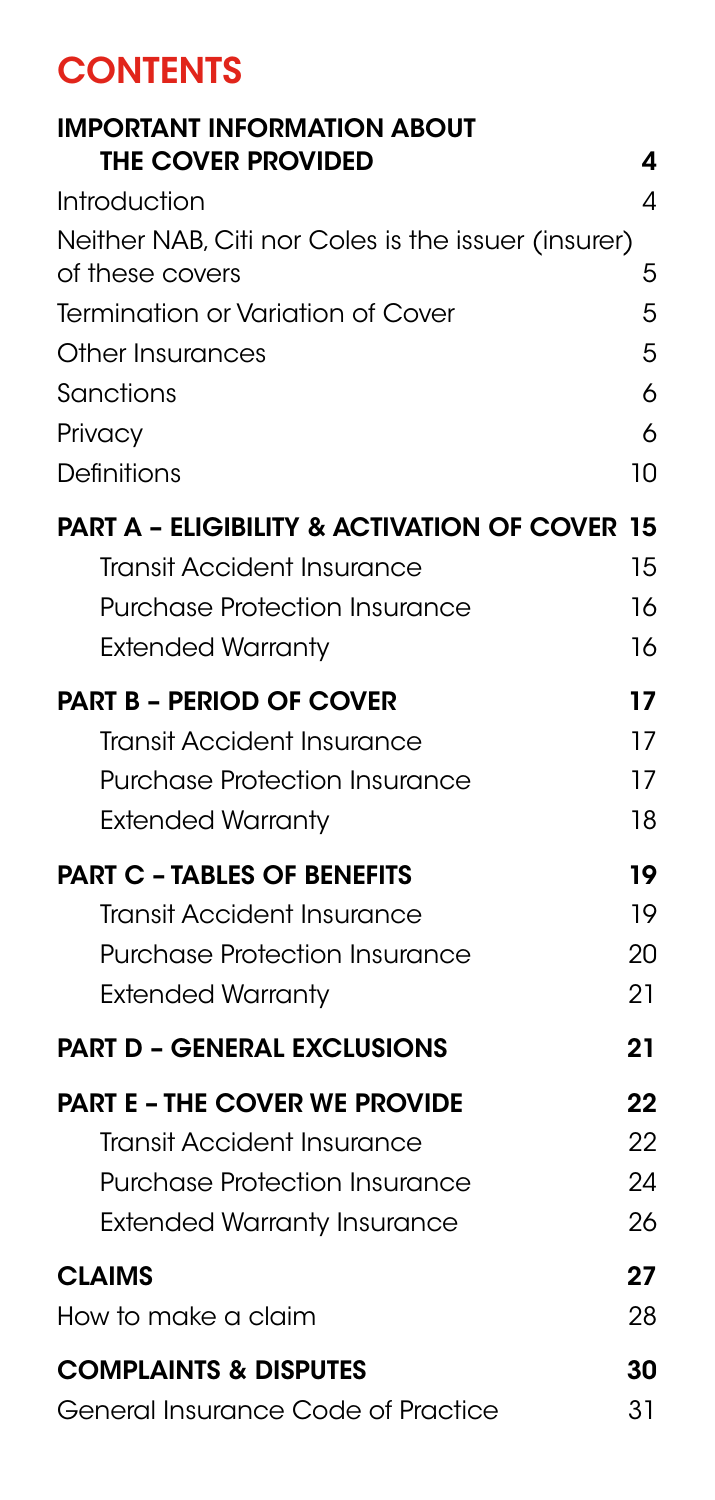# IMPORTANT INFORMATION ABOUT THE COVER PROVIDED

# Introduction

This booklet describes the complimentary insurance benefits provided by **Allianz**, which are available to **cardholders**. Cover applies to events occurring on or after 1 July 2019. You are not covered for events occurring after termination of, or the expiry of the period of insurance specified in, the Group Policy. NAB will provide **vou** with details of any replacement cover.

These covers are available under a Group Policy issued to National Australia Bank Limited (ABN 12 004 044 937, AFSL and Australian Credit Licence 230686) ("NAB") by AWP Australia Pty Ltd, ABN 52 097 227 177, AFS Licence No 245631 trading as Allianz Global Assistance of Level 16, 310 Ann Street, Brisbane, QLD 4000 ("Allianz Global Assistance") under a binder from the underwriter, Allianz Australia Insurance Limited, ABN 15 000 122 850, AFS Licence No. 234708, of Level 16, 10 Carrington Street, Sydney, NSW 2000 ("Allianz"). For general enquiries call Allianz Global Assistance. Allianz Global Assistance issues and manages the Group Policy on behalf of Allianz.

There is no obligation to accept any of these benefits. However, if a **cardholder** wishes to claim any of these benefits, they will be bound by the definitions, terms, conditions, exclusions and claims procedures contained in this booklet.

*PLEASE READ THIS BOOKLET CAREFULLY AND KEEP IT IN A SAFE PLACE.* Also please keep detailed particulars and proof of any loss including the sales receipts and **card account** statements showing any purchases.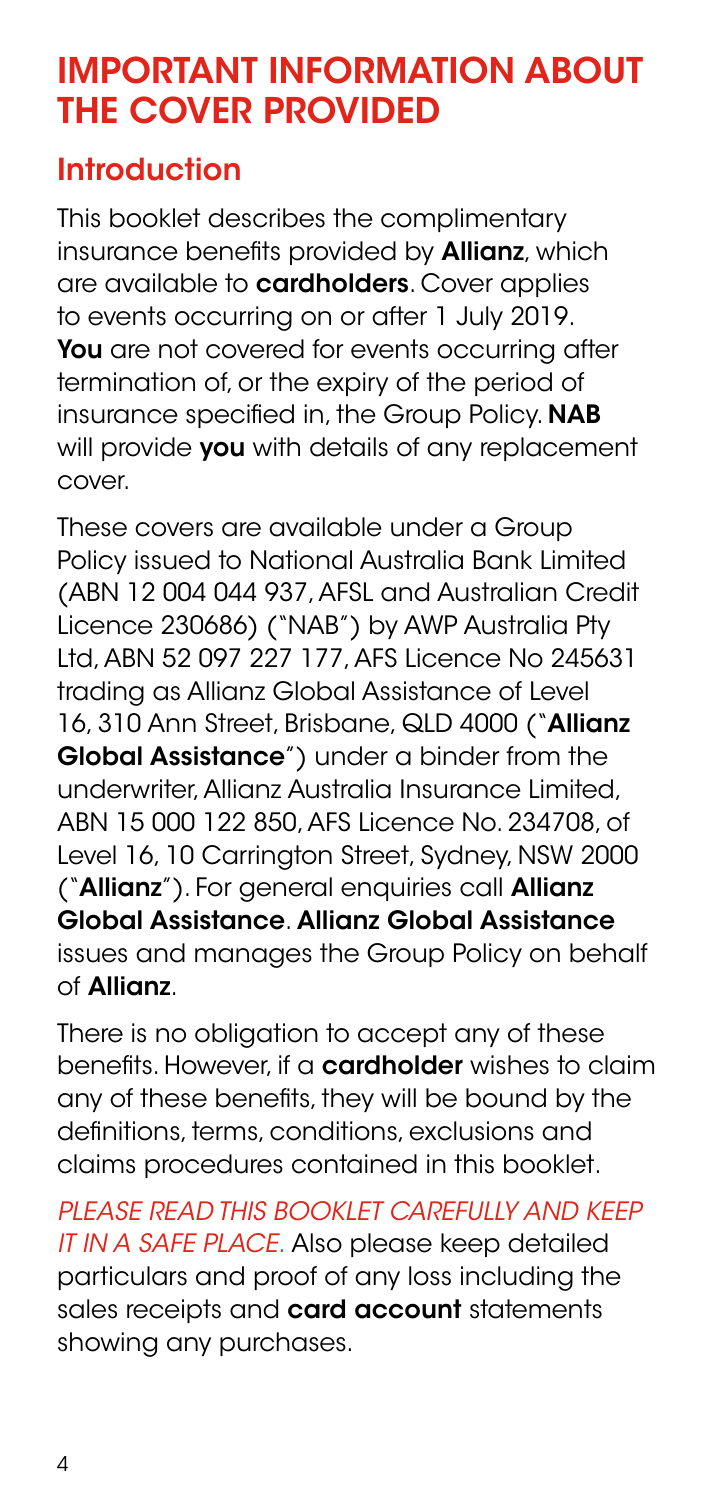### Neither NAB, Citi nor Coles is the issuer (insurer) of these covers

Neither NAB, Citi nor Coles is the product issuer (insurer) of these covers and neither they nor any of their related corporations, guarantee or are liable to pay any of the benefits under these insurances.

Neither NAB, Citi nor Coles receive any commission or remuneration in relation to the covers set out in this booklet.

Neither NAB, Citi nor Coles nor any of their related corporations are Authorised Representatives of Allianz, Allianz Global Assistance or any of their related companies.

# Termination or Variation of Cover

NAB or Allianz may terminate or vary any one or all of the covers described in this booklet (including imposing an excess amount in the future), and if so **NAB** will notify account holders of the termination or change in writing. The existing cover will only apply to events occurring before the date of change or termination. No cover is provided for events occurring after the date of termination. **NAB** will provide you with details of any replacement cover.

## Other Insurances

The covers described in this booklet are provided for your benefit under a Group Policy entered into between **Allianz** and **NAB. NAB** is the policy owner. When eligible, you have the benefit of cover as a third party beneficiary by reason of the statutory operation of Section 48 of the Insurance Contracts Act 1984 (Cth).

If you are entitled to receive a benefit or make a claim under another insurance policy (Other Policy) (for example, a comprehensive travel insurance policy for your overseas journey), in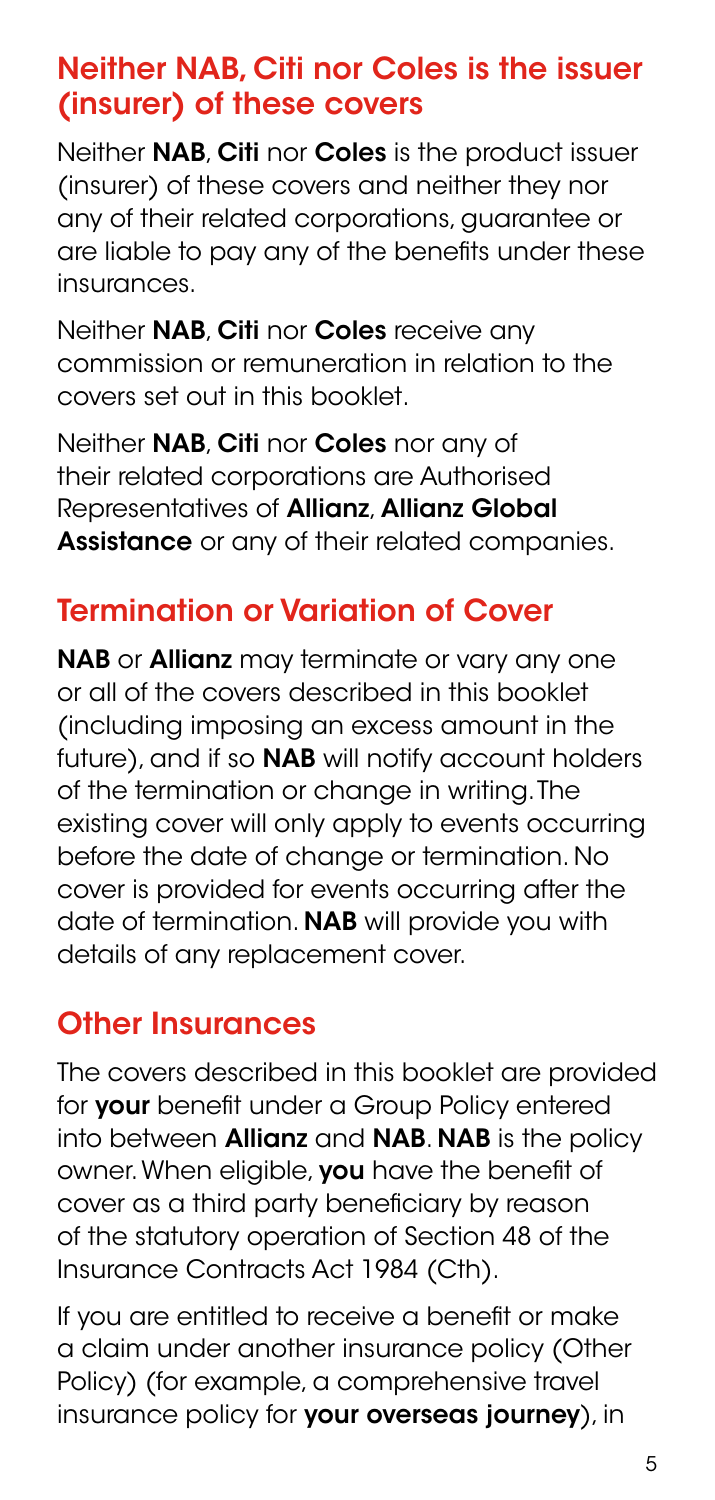respect of the same loss as your claim under this Group Policy, then, subject to the provisions of the Insurance Contracts Act 1984 (Cth), Allianz is not liable to provide indemnity under this Group Policy until the amount of any indemnity under that Other Policy is exhausted. In other words, any cover under this Group Policy in respect of the same loss shall only be excess insurance cover over and above the applicable Other Policy.

If you make a claim under another insurance policy and **you** are not paid the full amount of the claim, then, subject to the provisions of the Insurance Contracts Act 1984 (Cth), the cover provided to **vou** under the Group Policy will make up the difference, to the extent of cover that applies, in accordance with the terms and conditions contained in this booklet.

We may seek contribution from your other insurer. You must give us any information that we reasonably require to help us make a claim from the other insurer.

# **Sanctions**

Notwithstanding any other terms, we shall not be deemed to provide coverage and we will not make any payments nor provide any service or benefit to any person or other party to the extent that such cover, payment, service, benefit and/or any business or activity of the person would violate any applicable trade or economic sanctions law or regulation.

## **Privacy**

To offer or provide you with our products and services (or those we may offer or provide to you on behalf of our business partners) we, namely AWP Australia Pty Ltd ABN 52 097 227 177 trading as "Allianz Global Assistance", and our agents and representatives, collect, store, use, and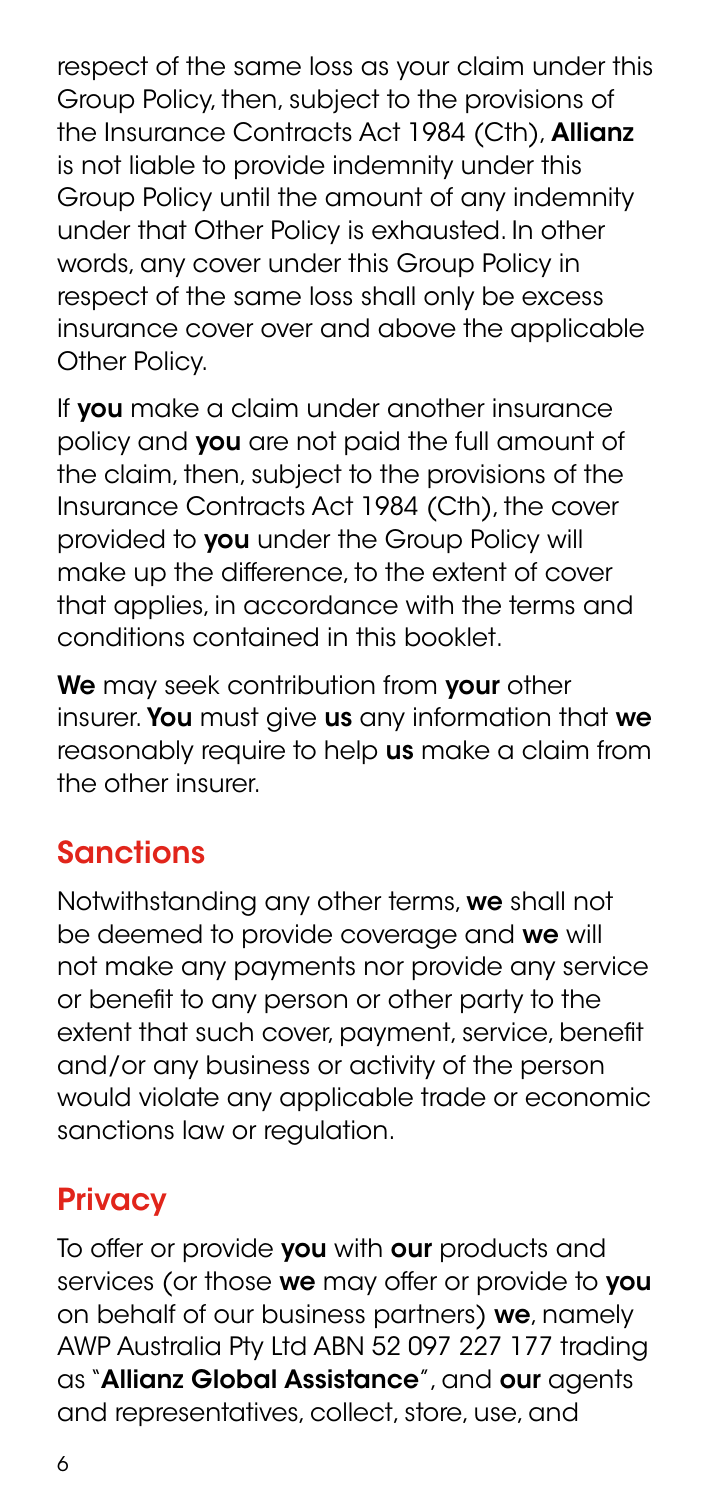disclose **your** personal information including sensitive information.

We usually collect it directly from you but sometimes from others depending upon the circumstances and the product involved. For instance, we may collect vour personal information from our business partners who may have provided **you** with a product or service including but not limited to travel insurance, roadside assistance with a vehicle purchase, Overseas Student or Visitor Health Cover or other assistance services we arrange or provide.

For example, your personal information may be collected from your family members and travel companions, doctors, and hospitals if **vou** purchase our travel insurance and require medical assistance. Likewise, we collect personal information from universities and **your** agents if vou inquire about or apply for our Overseas Student or Visitor Health Cover.

We are the "data controller" and responsible for ensuring **your** personal information is used and protected in accordance with applicable laws including the Privacy Act 1988 and sometimes European Law (the GDPR) where our activities are within its scope. Personal information we collect includes, for example, your name, address, date of birth, email address, and sometimes your medical information, passport details, bank account details, as well as other information we collect through devices like "cookies" when you visit our website such as your IP address and online preferences.

We use your personal information to offer and provide our products and services and to manage **your** and **our** rights and obligations in connection with any products and services you have acquired. For instance, we use it to assess, process, and investigate any travel or health insurance claims, and to liaise with Government Departments when necessary.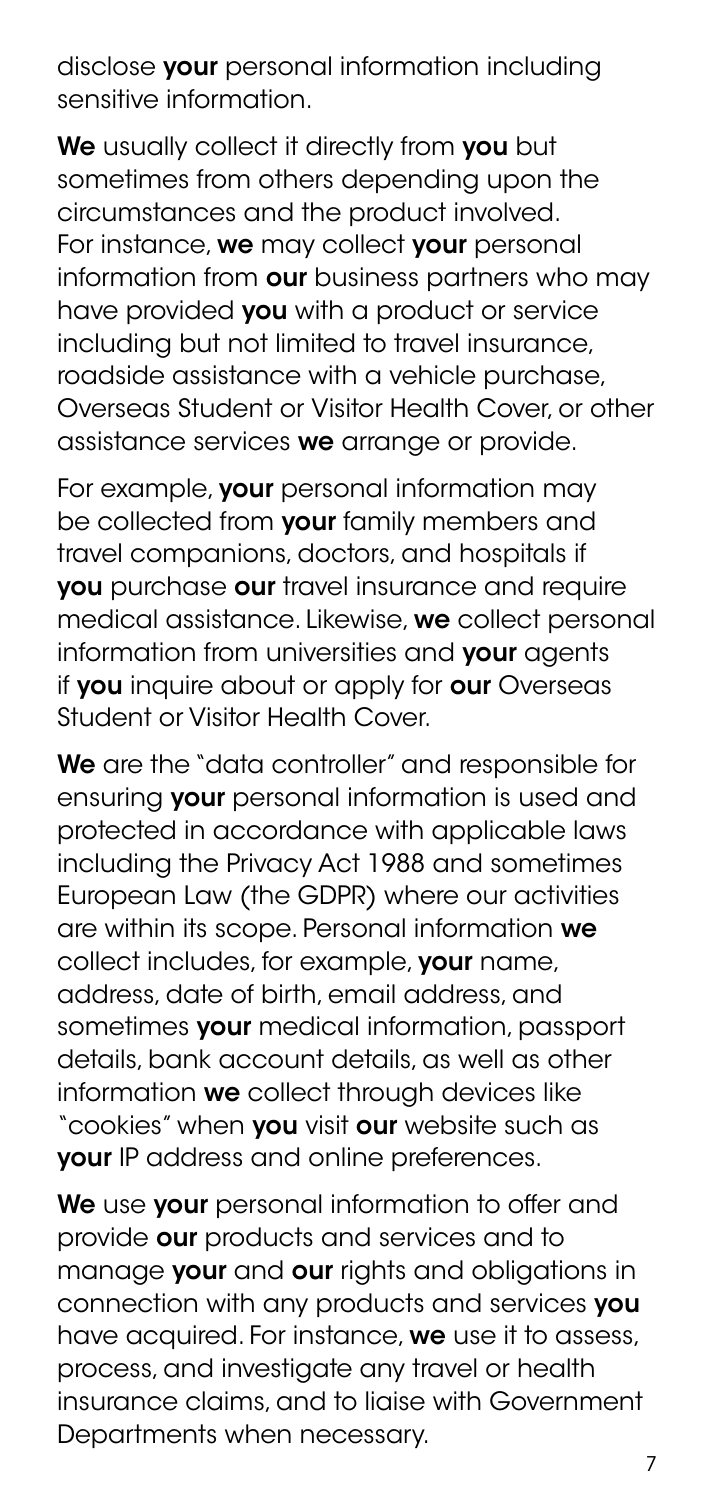We may also use it for product development. marketing (where permitted by law or with **vour** consent but not in connection with some products or services such as credit card insurances), customer data analytics, research, IT systems maintenance and development, recovery against third parties, fraud investigations, and for other purposes with your consent or where permitted by law.

We do not use sensitive information for marketing purposes or provide that information to any third parties for marketing.

Your personal information may be disclosed to third parties (some of whom are data processors) who assist us to carry out the above activities both inside and outside of Australia, such as claims management providers, travel agents and intermediaries, insurers, investigators, cost containment providers, medical and health service providers, universities and other education institutions, roadside assistance and towing providers, vehicle manufacturers, overseas data storage (including "cloud" storage) and data handling providers, legal and other professional advisers, **vour** agents and broker, your travel group leader if you travel in a group, your employer if you have a corporate travel policy, **your** bank if you are the beneficiary of the bank's credit card insurances, insurance reference bureaux, and our related and group companies including Allianz.

Some of these third parties may be located in other countries including in Europe, Asia, Canada, or the USA. We also, where necessary, disclose **your** personal information to Government Departments including for immigration and private health insurance purposes as well as to regulatory bodies.

With the exception of credit card insurances and some other products and services that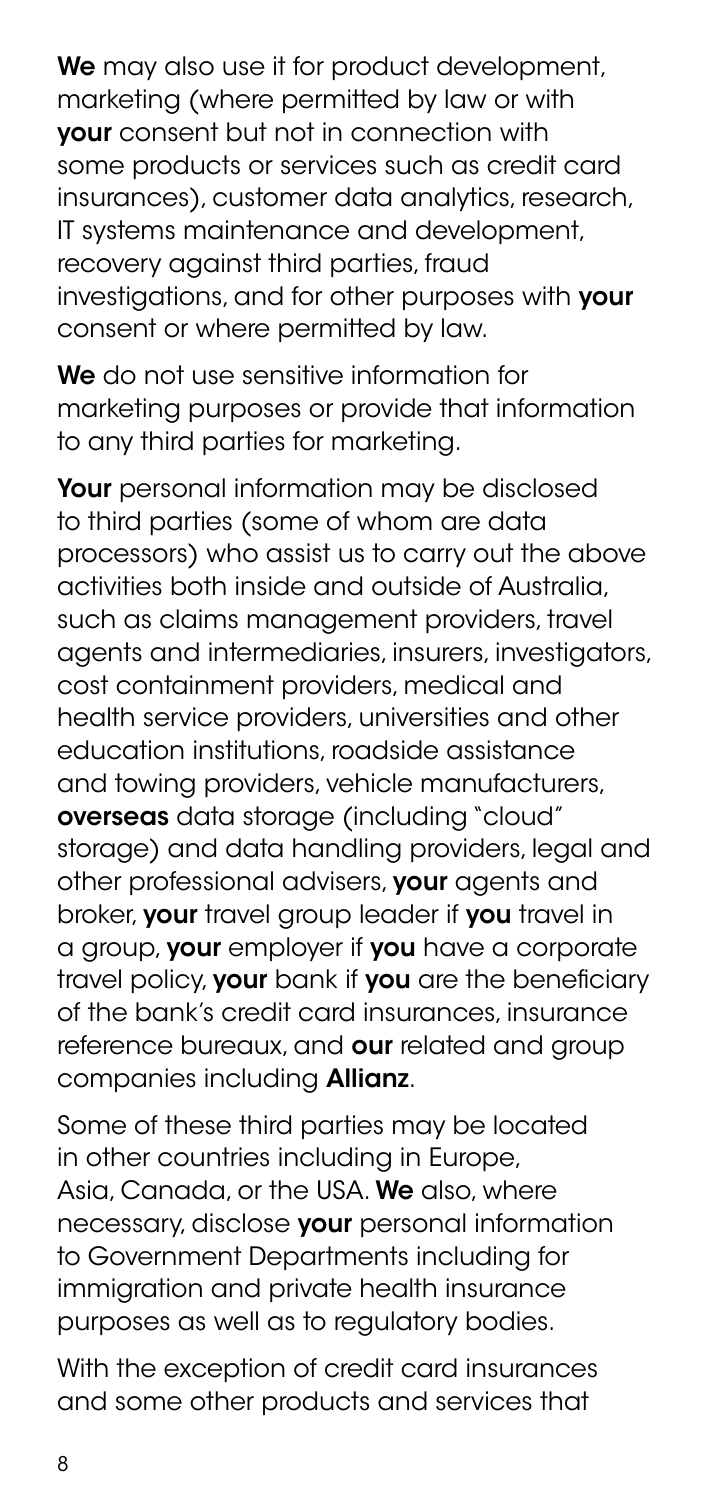we offer or provide on behalf of certain clients, we may, where permitted by law or with your consent, contact **you** by telephone, normal mail, email, electronic messages such as SMS, and via other means with promotional material and offers of products or services from us, our related companies, as well as offers from our business partners that we consider may be relevant and of interest to **vou**. Where we contact vou as a result of obtaining your consent, you can withdraw your consent at any time by calling us on 1800 023 767 or by contacting us - see below.

When you provide personal information to us about other individuals, we rely on you to have first obtained the individual's consent, and have made them aware of the matters set out in this Privacy Notice. You may also (1) seek access to **vour** personal data and ask about its origin, the purposes of the processing, and details of the data controller or data processor, and the parties to whom it may be disclosed; (2) ask us to correct and update your personal information, (3) ask for a copy of your personal data in an electronic format for **vourself** or for someone you nominate.

You may in some circumstances restrict the processing of your personal data, and request that it be deleted. Where **your** personal information is used or processed with **your** specific consent as the sole basis for processing (rather than on a contractual basis or legitimate interest), you may withdraw your consent at any time. You may not access or correct personal information of others unless **vou** have been authorised by their express consent, or unless they are your dependants under 16 years of age.

If **vou** have a request or complaint concerning your personal information or about data privacy, please contact: Privacy Officer, Allianz Global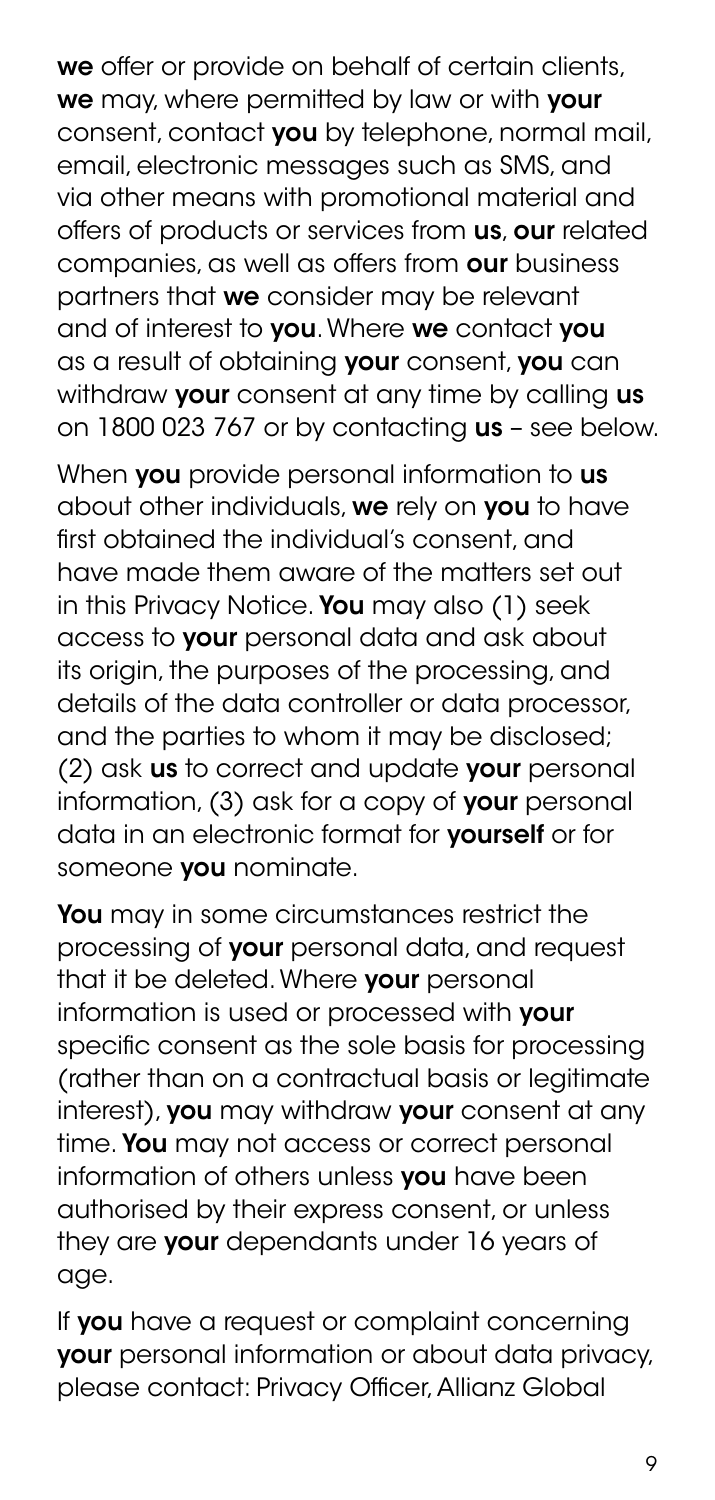Assistance, PO Box 162, Toowong, QLD 4066, or email [DataPrivacyAU@allianz-assistance.com.au](mailto:DataPrivacyAU%40allianz-assistance.com.au?subject=).

You can also contact the Privacy Commissioner at the Office of The Australian Information Commissioner, GPO Box 218, Sydney, NSW 2601 if you have a complaint.

For more information about our corporate privacy policy and handling of personal information, including further details about access, correction and complaints, please visit our website at [www.allianz-assistance.com.au](http://www.allianz-assistance.com.au)  and click on the Privacy & Security link.

If you do not agree with the matters set out in our privacy policy or will not provide us with the personal information we request, we may not be able to provide you with our products or services including the assessment and payment of any claims. In cases where we cannot comply with **vour** request concerning your personal information, we will give you reasons why.

# **Definitions**

Headings are for information only and do not affect interpretation.

The following key words have particular meaning in this booklet and the Group Policy and are highlighted in bold font. The use of defined words in the singular includes the plural and vice versa.

accident/accidental/accidentally means an unexpected event caused by something external and visible.

account holder means an individual, business entity or company, who has entered into a card account with NAB and in whose name the card account was opened. The account holder is the individual, business entity or company that has contractual obligations with **NAB** under the card account.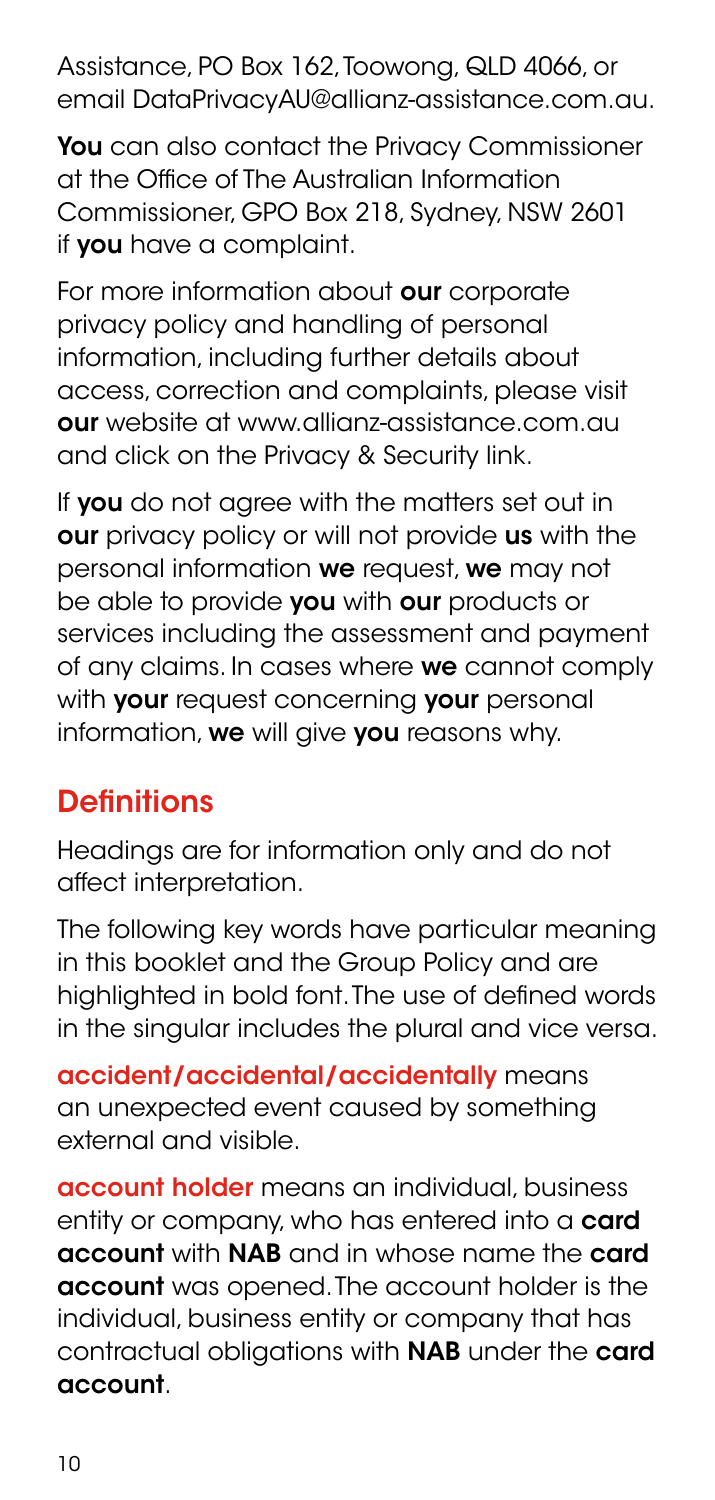Allianz means Allianz Australia Insurance Limited, ABN 15 000 122 850, AFSL 234708.

Allianz Global Assistance means AWP Australia Pty Ltd, ABN 52 097 227 177, AFSL 245631.

card account means:

- a current and valid **card** facility provided by NAB to which purchases made by cardholders on a card are charged; or
- the primary account linked to a **card** to which a purchase is routed by any electronic funds transfer facility.

card means any of the following:

- "Coles Platinum No Annual Fee Mastercard®" means a current and valid Coles Platinum No Annual Fee Mastercard® issued by **NAB**, or its replacement. A card issued by **NAB** includes a card issued by a previous credit provider where NAB has taken an assignment of the underlying credit card contract.
- "Coles Platinum Low Rate Mastercard®" means a current and valid Coles Platinum Low Rate Mastercard® issued by NAB, or its replacement. A card issued by **NAB** includes a card issued by a previous credit provider where **NAB** has taken an assianment of the underlying credit card contract.
- "Coles Platinum Rewards Mastercard®" means a current and valid Coles Platinum Rewards Mastercard® issued by **NAB**, or its replacement. A card issued by NAB includes a card issued by a previous credit provider where **NAB** has taken an assianment of the underlying credit card contract.
- *"Coles Platinum Mastercard®"* means a current and valid Coles Platinum Mastercard® issued by **NAB**, or its replacement. A card issued by NAB includes a card issued by a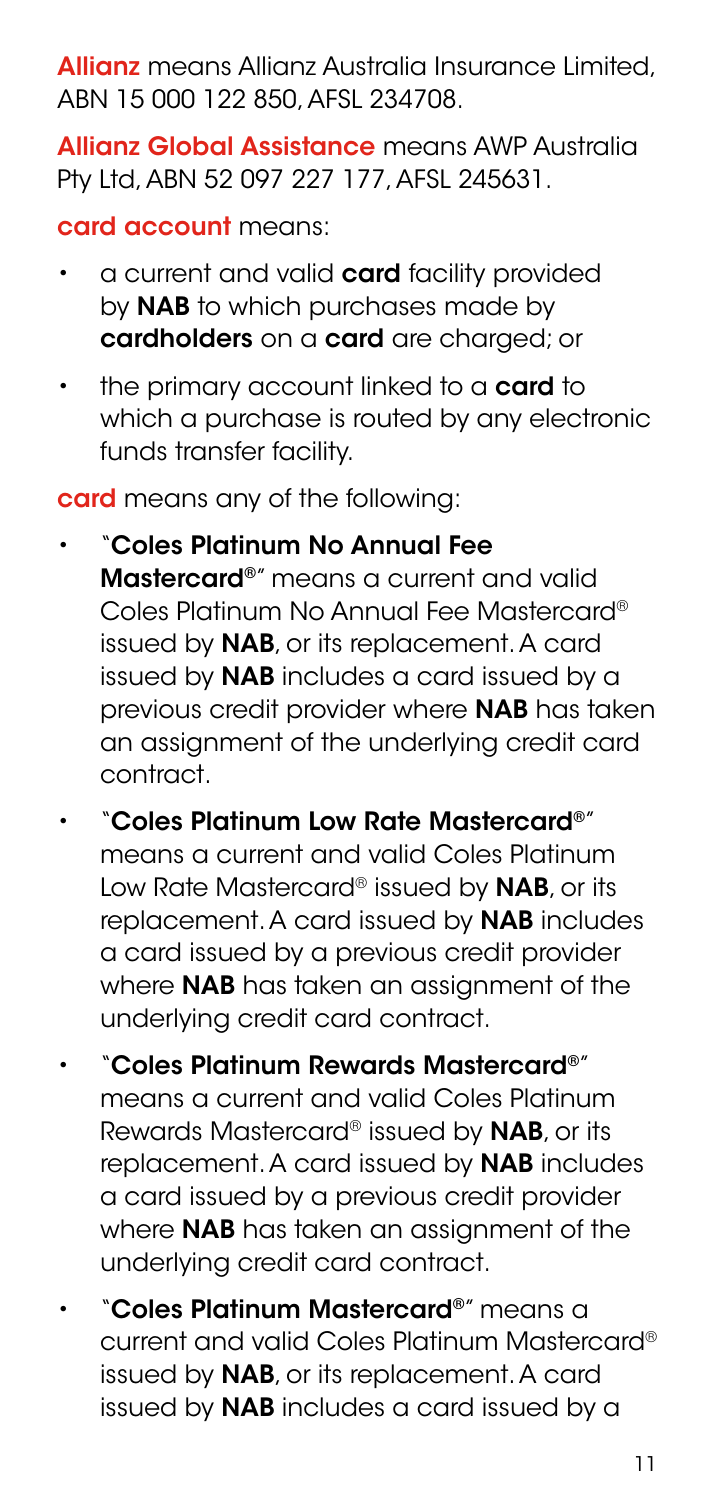previous credit provider where NAB has taken an assignment of the underlying credit card contract.

cardholder means a person who has permanent residency in Australia (including holders of a visa issued under the Migration Act 1958 (Cth) which entitles the holder of the visa to residency) to whom NAB has issued a card.

Citi means Citigroup Pty Limited (ABN 88 004 325 080), AFSL and Australian Credit Licence 238098.

Coles means Coles Supermarkets Australia Pty Ltd (ABN 45 004 189 708).

conveyance means an aircraft, vehicle, taxi, train, bus or short-haul ferry (but not a cruise ship) that is licensed or authorised to carry farepaying passengers.

covered breakdown means the failure of a covered item to operate for the purpose for which it was designed, as a direct result of a breakdown or defect. This does not include where the breakdown or defect is covered by the terms of the **manufacturer's warranty**.

covered item includes valuables and means a new item purchased for personal, domestic or household use but excludes:

- items acquired for the purpose of sale or trade;
- items used by you for a business purpose;
- business owned or business related items;
- animals or plant life;
- boats, automobiles, motorboats, motorcycles, airplanes or any other motorised vehicles and their integral parts and installed accessories;
- cash, bullion, negotiable instruments, vouchers, gift cards, securities, trading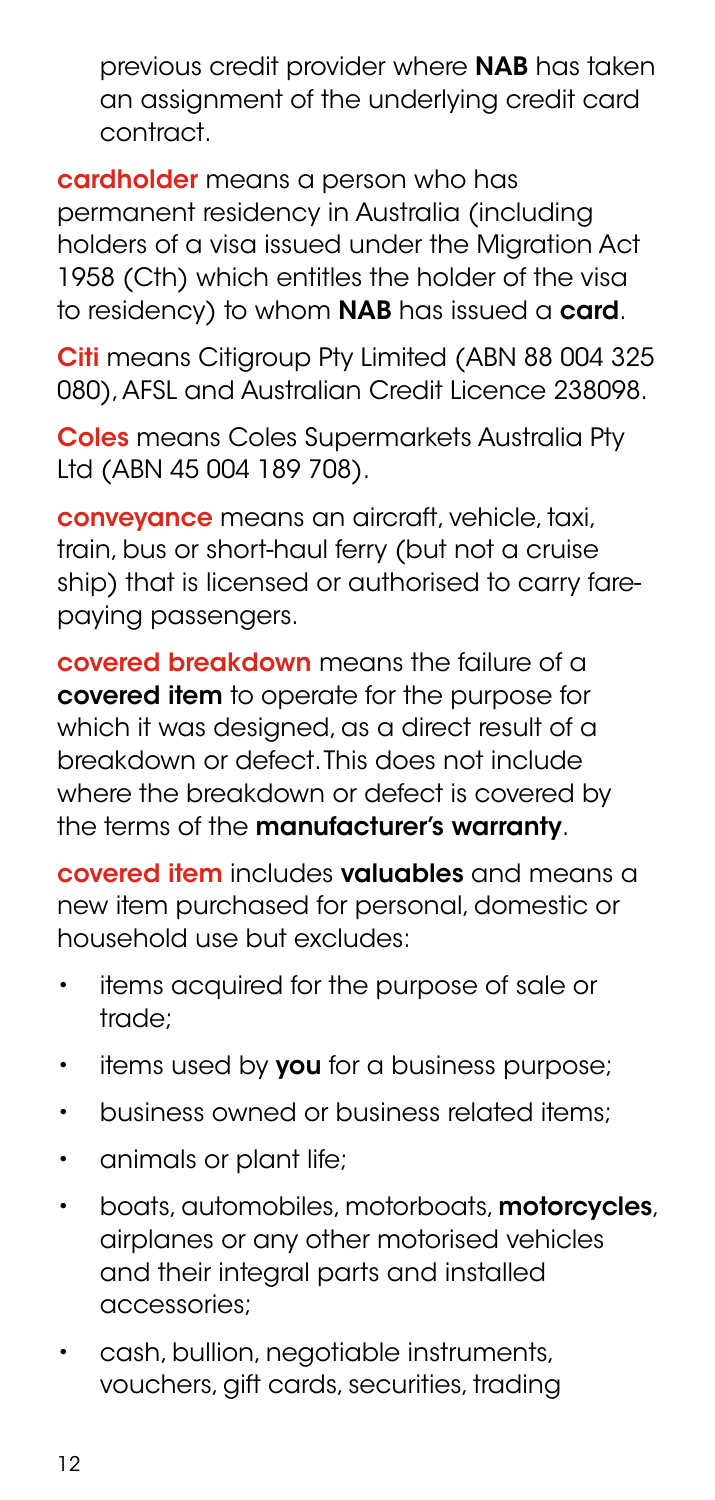cards, tickets of any description or travellers cheques;

- consumable or perishable items (including but not limited to food, drink, drugs, cosmetics, fuel or oil);
- contact lenses or other optical or medical products;
- used or second-hand items (including works of art and antiques);
- items of contraband;
- real estate and any fixtures or fittings that are intended to form part of any real estate (except white goods).

dependant means your children, not in full-time employment who are aged 24 years or under at the time that their eligibilty for cover is met.

excess means the deduction we will make from the amount otherwise payable for each claimable incident or event.

injure or *injured* or *injury* means bodily injury caused solely and directly by violent, accidental, visible and external means, which happens at a definite time and place during your period of cover and does not result from any illness, sickness or disease.

loss of as used with reference to hand or foot means severance through or above the wrist or ankle joint.

manufacturer's warranty means the manufacturer's written warranty, properly registered with the manufacturer, that is applicable and able to be fulfilled within Australia.

motorcycle means any two-wheeled or threewheeled motor vehicle.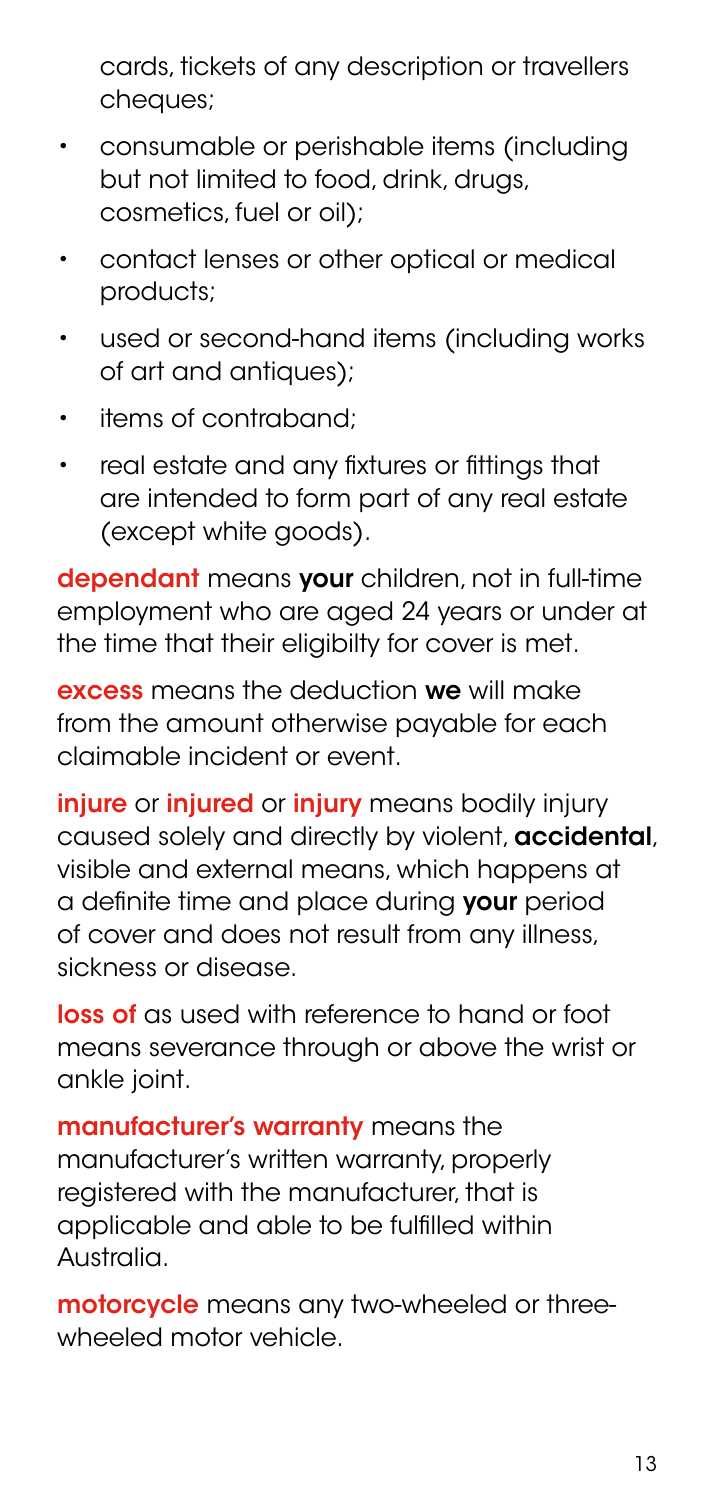NAB means National Australia Bank Limited (ABN 12 004 044 937, AFSL and Australian Credit Licence 230686).

overseas means outside of Australia.

public place means any place that the public has access to, including but not limited to planes, trains, cruise ships, taxis, buses, air or bus terminals, stations, wharves, streets, shops, museums, galleries, hotels, hotel foyers and grounds, beaches, restaurants, private car parks, public toilets and general access areas.

relative means grandparent, parent, parent-inlaw, step parent, step parent-in-law, sister, step sister, sister-in-law, brother, step brother, brotherin-law, spouse, partner, fiancé(e), son, son-in-law, daughter, daughter-in-law, step child, foster child, grandchild, ward or guardian.

spouse means a cardholder's husband or wife and includes a de-facto or life partner (including same sex) with whom a cardholder has continuously lived for a period of three (3) months or more.

travelling companion means a person with whom you made arrangements before a journey began, to travel with you for at least 50% of the period of **vour** journey.

trip means an **overseas** passage by the cardholder and/or their spouse and/or dependants as paying passengers on a conveyance.

unsupervised means leaving your covered items:

- al with a person who is not a **travellina** companion or who is not a relative; or
- b] with a person who is a **travelling companion** or who is **a relative** but who fails to keep **your** covered items under close supervision; or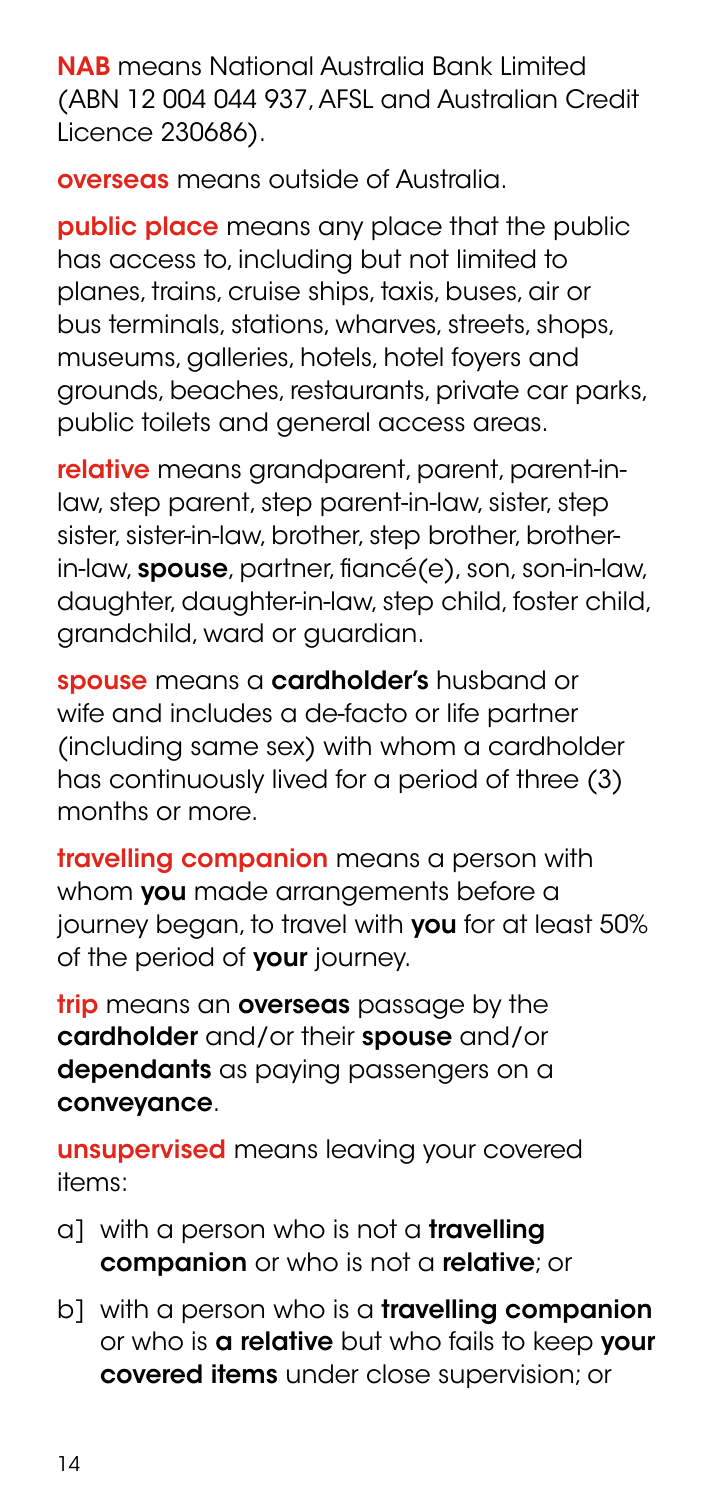- c] where they can be taken without your knowledge; or
- d] at such a distance from **you** that **you** are unable to prevent them being taken; and

includes forgetting or misplacing items of your covered items, leaving them behind or walking away from them.

valuables means jewellery, watches, precious metals or semi precious stones/precious stones and items made of or containing precious metals or semi precious stones/precious stones, furs, binoculars, telescopes, computer games, any kind of photographic, audio, video, computer, television, fax and phone equipment (including mobile phones), tablets, MP3/4 players and PDAs.

we, our, us means Allianz Australia Insurance Limited, ABN 15 000 122 850, AFSL 234708 and its agent AWP Australia Pty Ltd, ABN 52 097 227 177, AFSL 245631 trading as Allianz Global Assistance.

you, your and yourself means cardholder, except in *Transit Accident Insurance* where you, your and yourself also means **spouse** and/or dependants.

# PART A – ELIGIBILITY & ACTIVATION OF COVER

## Transit Accident Insurance

### Who is eligible?

Coles Platinum Mastercard® cardholders are eligible for *Transit Accident Insurance* if the entire payment for the **trip** was charged to the cardholder's card account.

#### Who else is eligible?

If the **cardholder** is eligible for this insurance, the cardholder's spouse and/or dependants are also eligible for this insurance provided: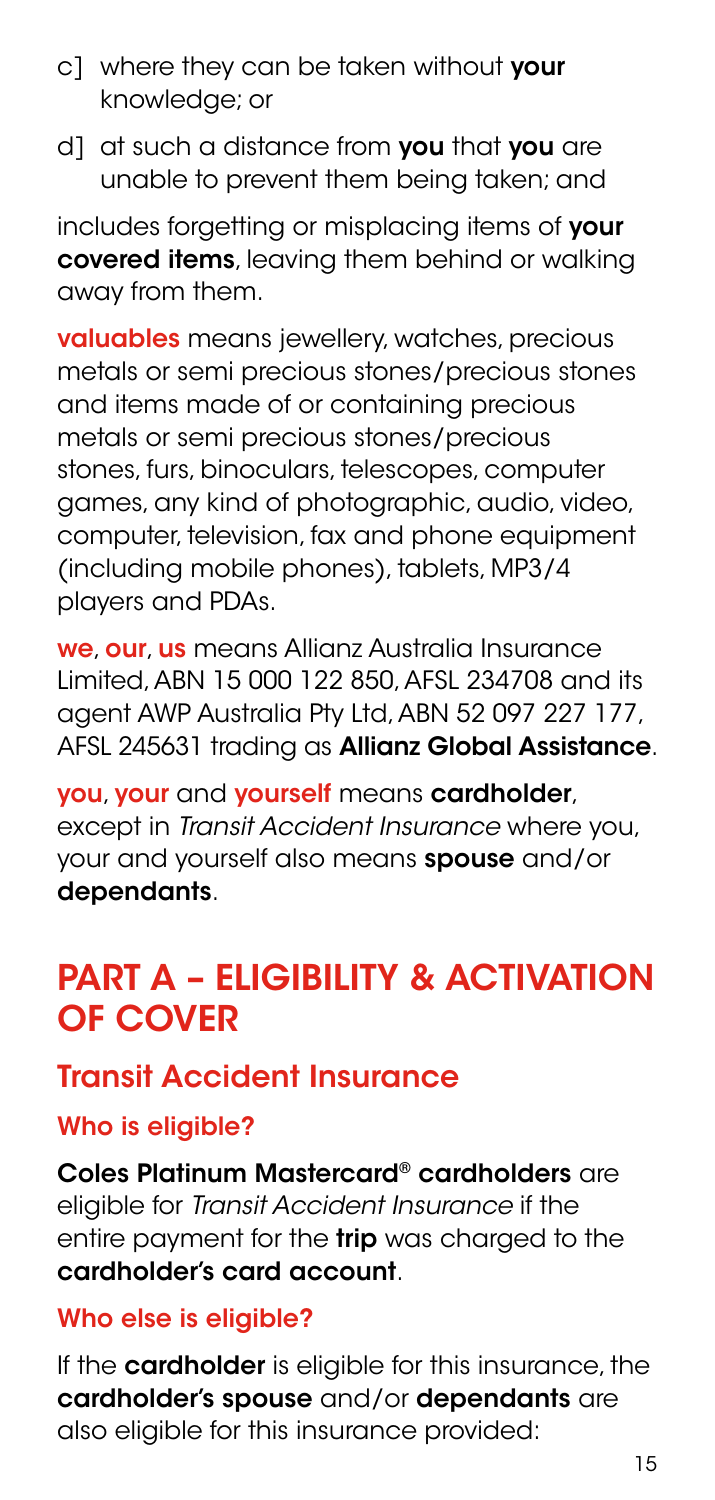- a] each of them is travelling with the cardholder on the same itinerary for the entire **trip**; and
- b] the entire payment for their trip was charged to the cardholder's card account.

#### Dependant under the age of two years as at the date the trip commences

If a cardholder satisfies the eligibility criteria set out above, their **dependant** under the age of two (2) years as at the date the trip commences, is eligible for this *Transit Accident Insurance* provided the dependant is travelling with the **cardholder** for the entire **trip**.

# Purchase Protection Insurance

#### Who is eligible?

All cardholders are eligible for *Purchase Protection Insurance* for covered items:

- a] purchased anywhere in the world; or
- b] given as a gift to any permanent Australian resident,

provided part of the purchase price of the covered items is charged to the cardholder's card account.

## Extended Warranty

#### Who is eligible?

Coles Platinum Mastercard® cardholders are eligible for *Extended Warranty Insurance* when the whole purchase price of the **covered item** is charged to the cardholder's card account. This *Extended Warranty Insurance* is not transferable.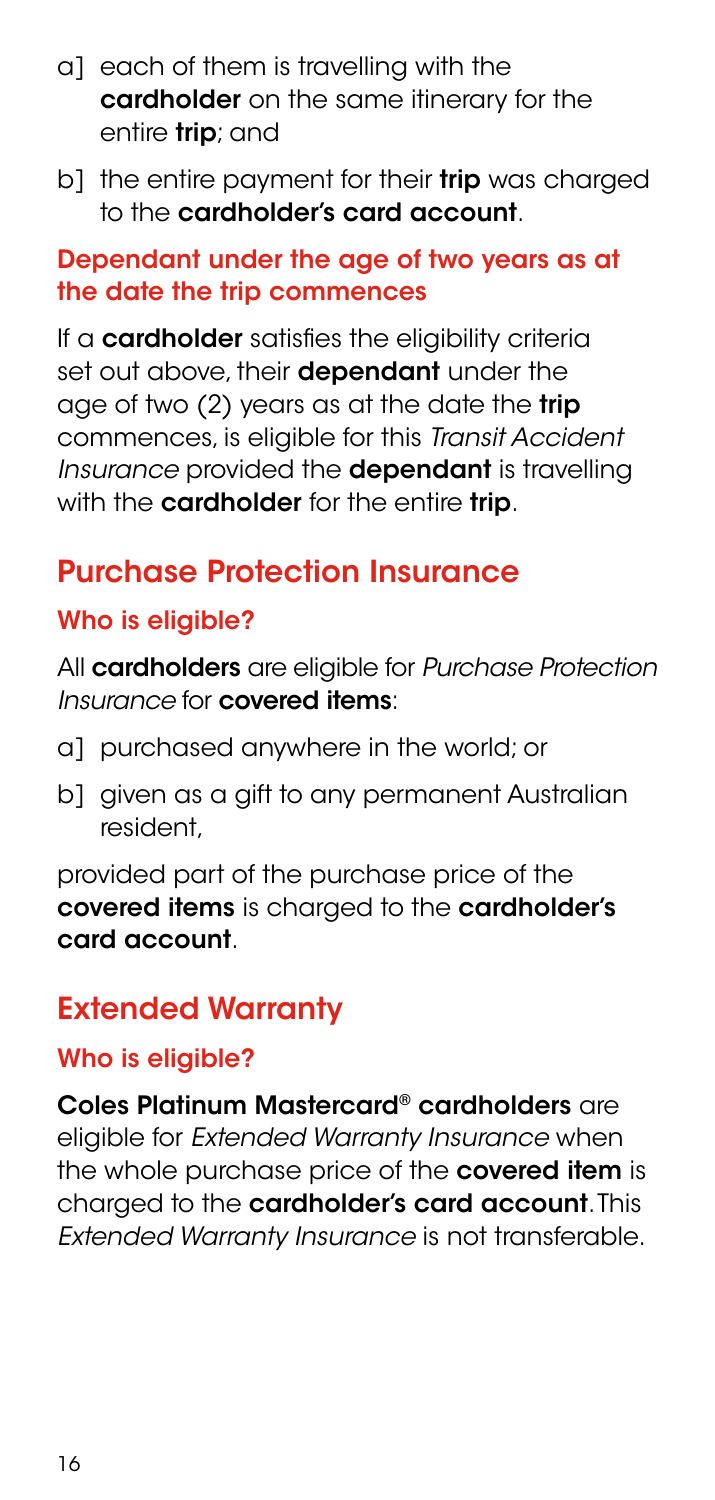# PART B – PERIOD OF COVER

### Transit Accident Insurance

*Transit Accident Insurance* cover commences when you board your convevance for your trip and ends (other than in the circumstances listed below) when you disembark from the conveyance at the end of your trip.

This also includes:

- a] when boarding or alighting, being when you physically get on or off a **convevance**, at any airport, coach depot, railway station or dock during **your trip**; and
- b] whilst travelling as a passenger in a conveyance directly to or from any airport, coach depot, railway station or dock immediately before or after the scheduled trip.

Cover will end at the time any of the following occurs:

- your card account terminates; or
- you cease to be a resident of Australia; or
- you become bankrupt or enter into an arrangement with your creditors under the provisions of the Bankruptcy Act 1966 (Cth).

## Purchase Protection Insurance

*Purchase Protection Insurance* applies to covered items for ninety (90) days (other than in the circumstances listed below) after the date that the first part of the full purchase price (or the full purchase price) of the **covered item** is charged to your card account.

Cover will end at the time any of the following occurs during the ninety (90) days after the first part of the full purchase price (or the full purchase price) of your covered item was charged to **your card account:**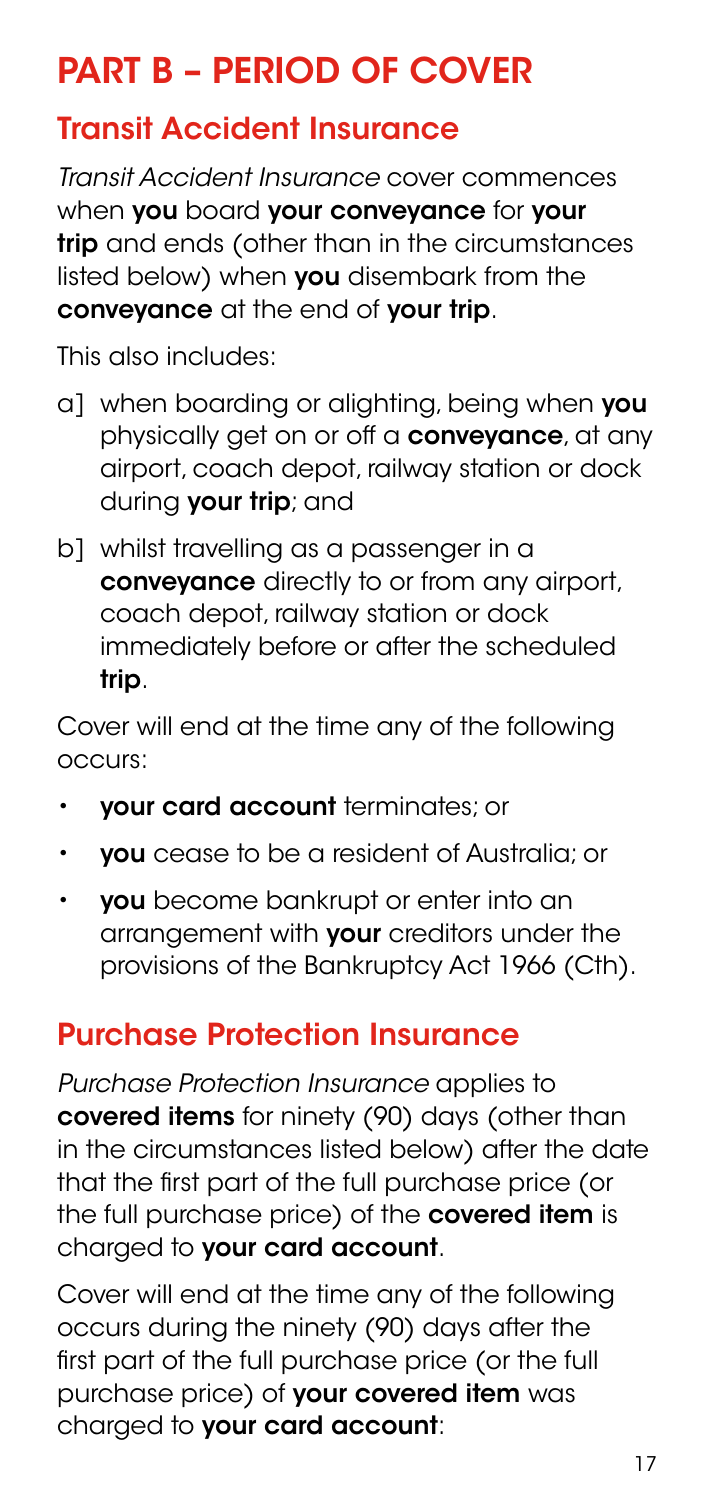- your card account terminates; or
- you cease to be a resident of Australia; or
- you become bankrupt or enter into an arrangement with **your** creditors under the provisions of the Bankruptcy Act 1966 (Cth).

# Extended Warranty

*Extended Warranty Insurance* starts from the date the **manufacturer's warranty** expires and applies for the same period as the manufacturer's warranty for up to a maximum of twelve (12) months however, there is no cover if the **manufacturer's warranty** exceeds five years.

The table below sets out examples of how extended warranty periods apply.

| <b>Registered warranty</b><br>period | <b>Extended warranty</b><br>period |
|--------------------------------------|------------------------------------|
| 7 days                               | 7 days                             |
| 14 days                              | 14 days                            |
| 1 month                              | 1 month                            |
| 6 months                             | 6 months                           |
| 1 to 5 years                         | 1 year                             |
| Over 5 years                         | No cover                           |

Cover will end at the time any of the following occurs:

- your card account terminates; or
- vou cease to be a resident of Australia; or
- you become bankrupt or enter into an arrangement with **your** creditors under the provisions of the Bankruptcy Act 1966 (Cth).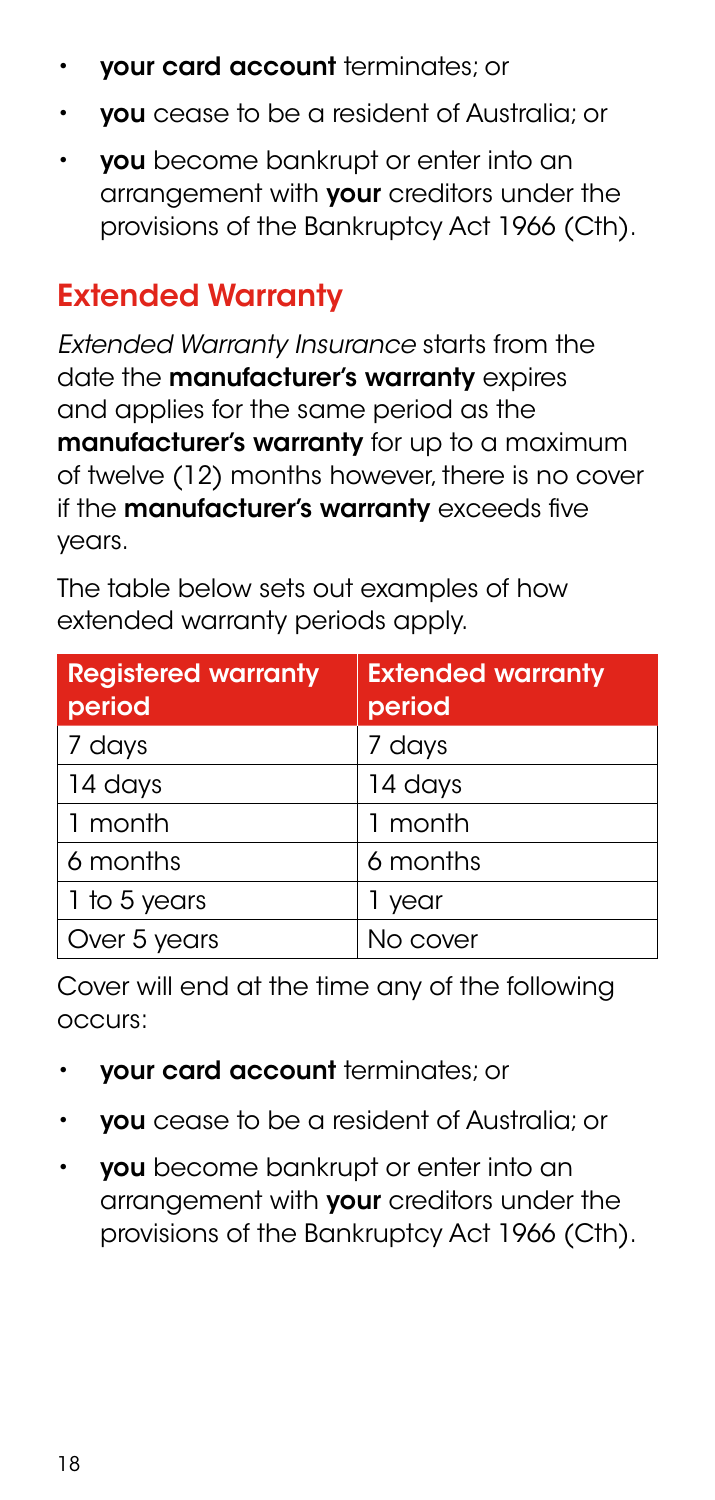# PART C – TABLES OF BENEFITS

The covers available are outlined in Part E – The cover we provide and are subject to the applicable terms, conditions, limits, sub-limits and exclusions.

Please read the entire booklet to ensure that the covers and benefits meet your requirements.

If you need advice in respect of your particular circumstances or needs please consult an appropriately licensed insurance adviser.

## Transit Accident Insurance

The table below sets out the amounts we will pay under *Transit Accident Insurance*. Eligible for Platinum Mastercard® cardholders.

| <b>Injury</b>                                                         | Benefit amount    |               |                  |
|-----------------------------------------------------------------------|-------------------|---------------|------------------|
|                                                                       | <b>Cardholder</b> | <b>Spouse</b> | <b>Dependant</b> |
| Death                                                                 | \$125,000         | \$125,000     | \$125,000        |
| Loss of<br>both<br>hands<br>and <b>loss</b><br><b>of</b> both<br>feet | \$125,000         | \$125,000     | \$125,000        |
| Loss of<br>the entire<br>sight in<br>both eyes                        | \$125,000         | \$125.000     | \$125,000        |
| Loss of<br>one hand<br>and <b>loss</b><br><b>of</b> one<br>foot       | \$125,000         | \$125,000     | \$125,000        |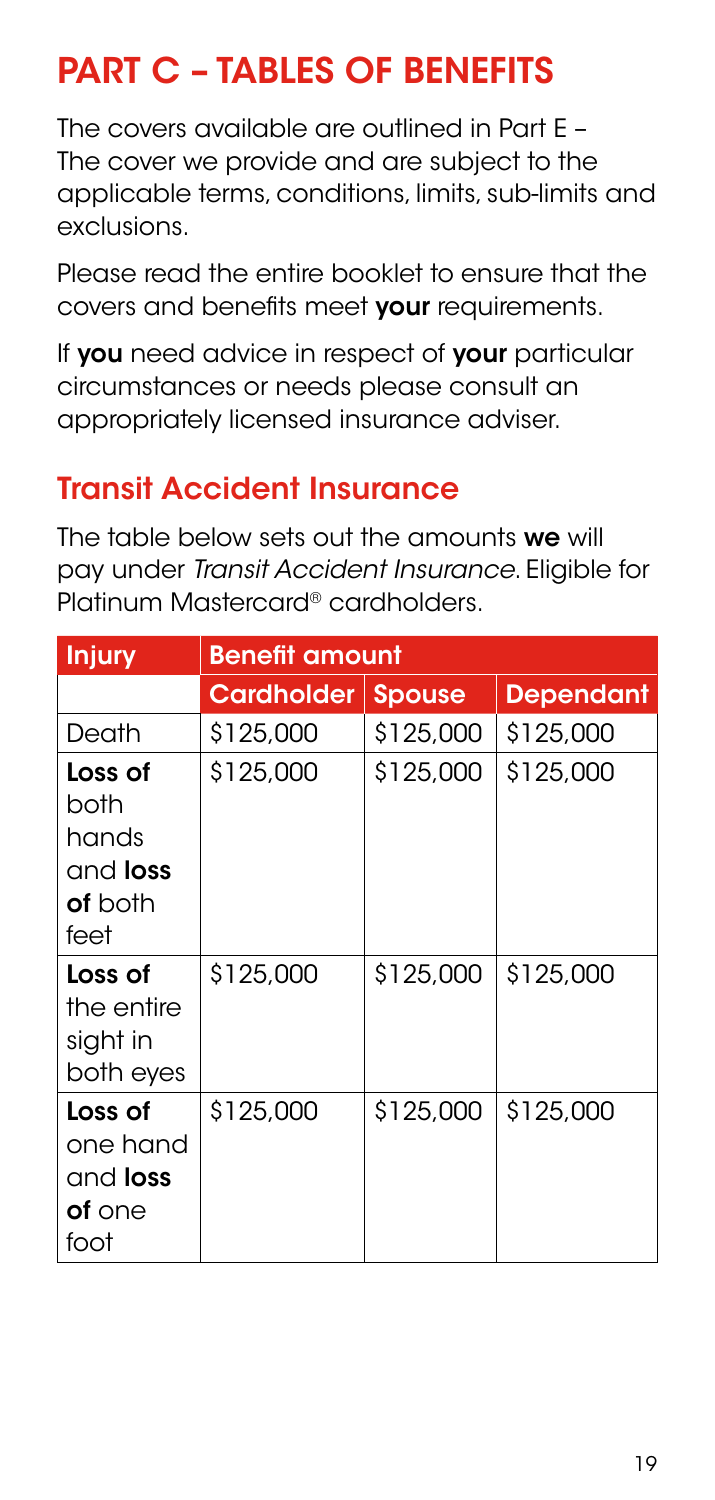| <b>Injury</b>                                                                                                                        | <b>Benefit amount</b>    |           |                  |
|--------------------------------------------------------------------------------------------------------------------------------------|--------------------------|-----------|------------------|
|                                                                                                                                      | <b>Cardholder Spouse</b> |           | <b>Dependant</b> |
| Loss of<br>the entire<br>sight in<br>one eye<br>and <b>loss</b><br>of one<br>hand<br>and/<br>or <b>loss</b><br><b>of</b> one<br>foot | \$125,000                | \$125,000 | \$125,000        |
| Loss of<br>one hand<br>or loss of<br>one foot                                                                                        | \$62,500                 | \$62,500  | \$62,500         |
| Loss of<br>the entire<br>sight in<br>one eye                                                                                         | \$62,500                 | \$62,500  | \$62,500         |

# Purchase Protection Insurance

The table below sets out the maximum limits of what we will pay under *Purchase Protection Insurance.*

| Card             | Limit                                                                                                                                                                                                                                                                                                      |
|------------------|------------------------------------------------------------------------------------------------------------------------------------------------------------------------------------------------------------------------------------------------------------------------------------------------------------|
| All <b>Cards</b> | Proportionate amount of<br>the purchase price charged<br>to <b>card account</b> limited to<br>\$10,000 per covered item or<br>event except for jewellery and<br>watches which are limited to<br>\$3,000 per event. Maximum<br>total limit of all claims in any<br>twelve (12) month period is<br>\$75.000. |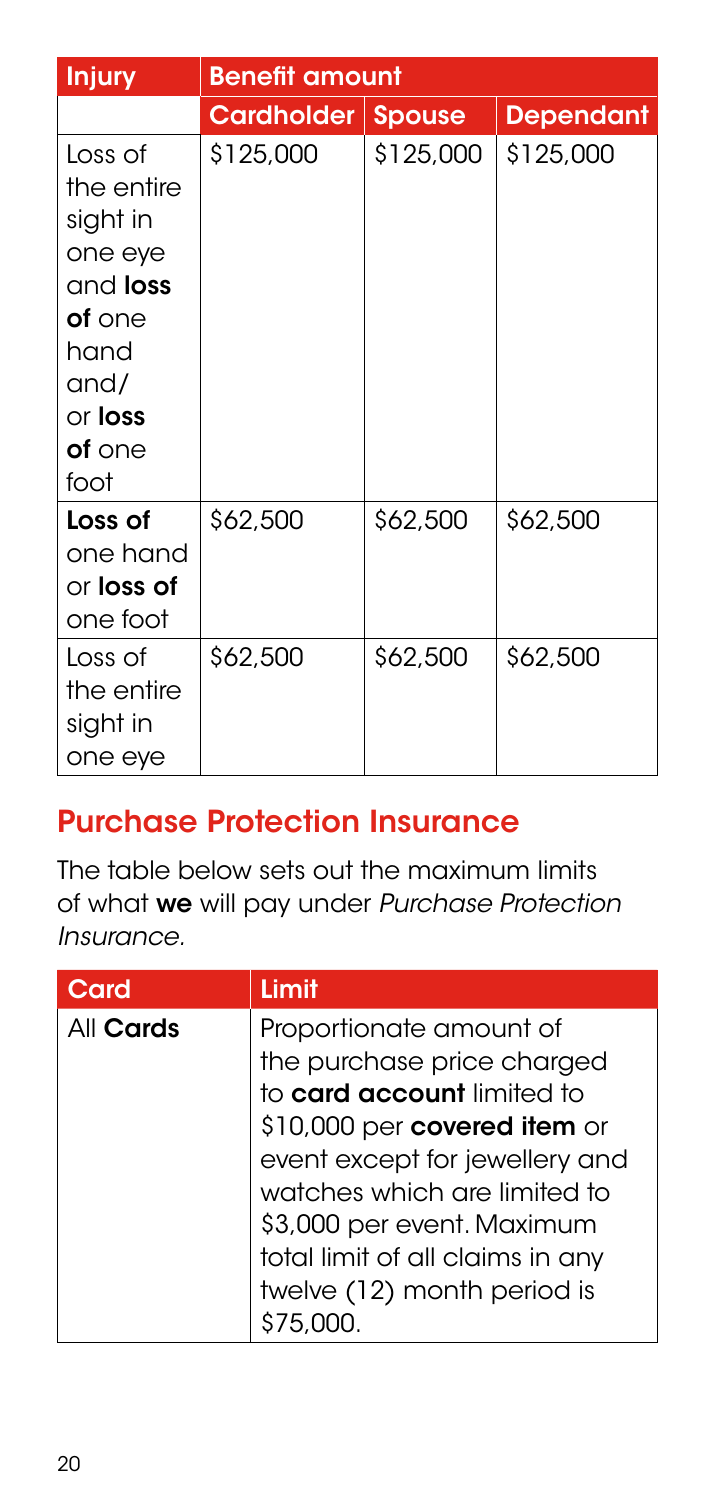# Extended Warranty

The table below sets out the maximum limits of what we will pay under *Extended Warranty Insurance*.

| Card                          | <b>Limit</b>                                                                   |
|-------------------------------|--------------------------------------------------------------------------------|
| Coles<br>Platinum             | Purchase price charged<br>to card account limited to                           |
| <b>Mastercard<sup>®</sup></b> | \$20,000 per covered item                                                      |
| Cards                         | up to a maximum total limit<br>of \$20,000 in any twelve (12)<br>month period. |

# PART D – GENERAL EXCLUSIONS

## General Exclusions

The exclusions below set out what is not covered.

You should also read each section as they contain specific exclusions that may also apply.

To the extent permitted by law we will not pay if your claim arises from:

- 1. **vour** participation as a crew member or pilot of any conveyance;
- 2. deliberate acts by you or any other person actina with your consent or under your direction intended to cause loss or damage;
- 3. your claim arises from any act of war, whether war is declared or not, or from any rebellion, revolution, insurrection or taking of power by the military;
- 4. **your** claim arises from a nuclear reaction or contamination from nuclear weapons or radioactivity;
- 5. **vour** claim arises from biological and/or chemical materials, substances, compounds or the like used directly or indirectly for the purpose of harming or to destroy human life and/or create public fear; or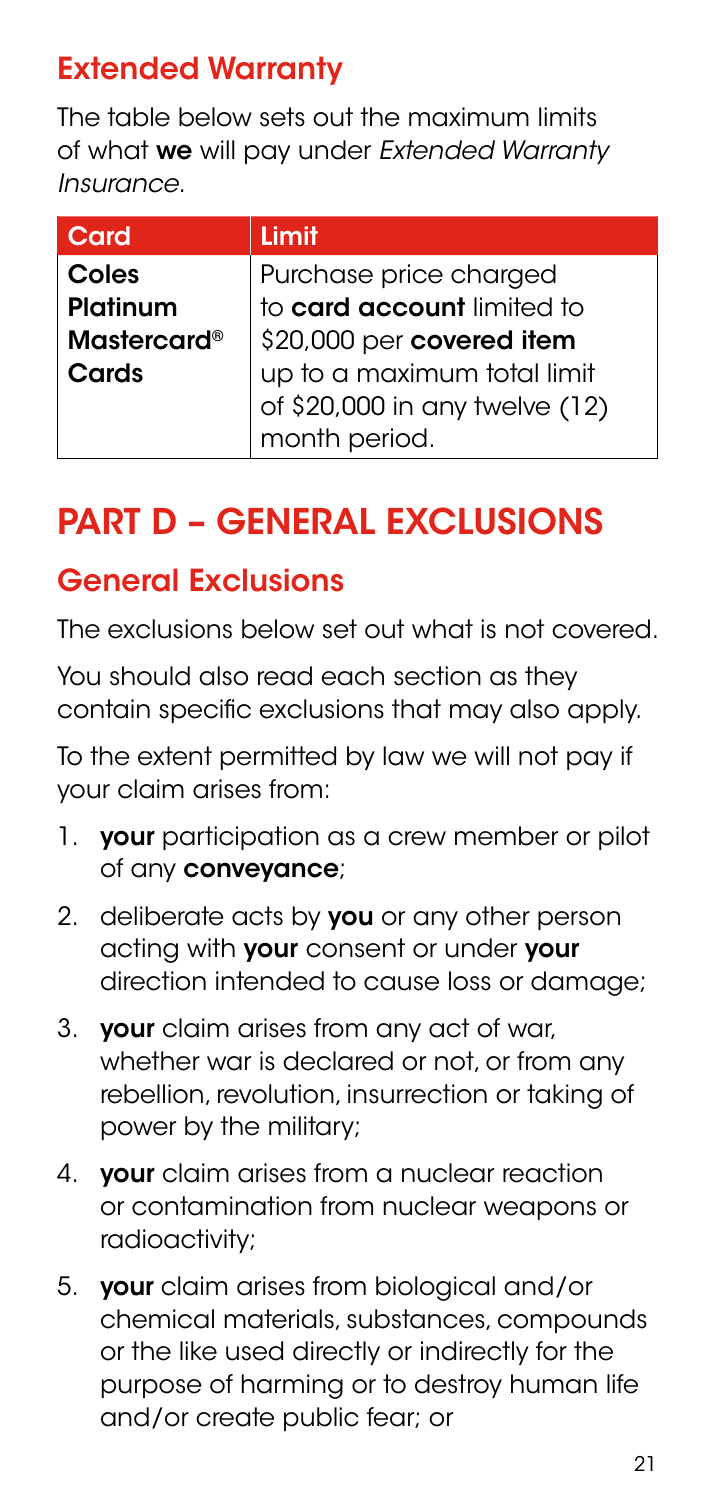6. payment would violate any applicable trade or economic sanctions, law or regulation.

# PART E – THE COVER WE PROVIDE

# Transit Accident Insurance

### WHAT WE COVER

If, during a trip; or

- a] while boarding or alighting (being when you physically get on or of) a **conveyance** at any airport, coach depot, railway station or dock during **your trip**; or
- b] while travelling as a passenger in a conveyance directly to or from any airport, coach depot, railway station, or dock immediately before or after **vour** scheduled trip,

you suffer an accident that causes an injury listed in *Part C – Table of Benefits* within twelve (12) months of the accident, we will pay you the Benefit Amount specified for the *injury* listed in *Part C – Table of Benefits*, that you suffered.

In addition, if during a trip:

- c] you are unavoidably exposed to the elements and sustain an *injury* due to an accident which results in the disappearance, sinking or wrecking of the conveyance on which you were travelling; or
- d] you disappear due to an accident which results in the disappearance, sinking or wrecking of the **conveyance** on which you were travelling and your body has not been found within fifty-two (52) consecutive weeks after the date of such **accident**, it will be presumed, subject to there being no evidence to the contrary, that you died,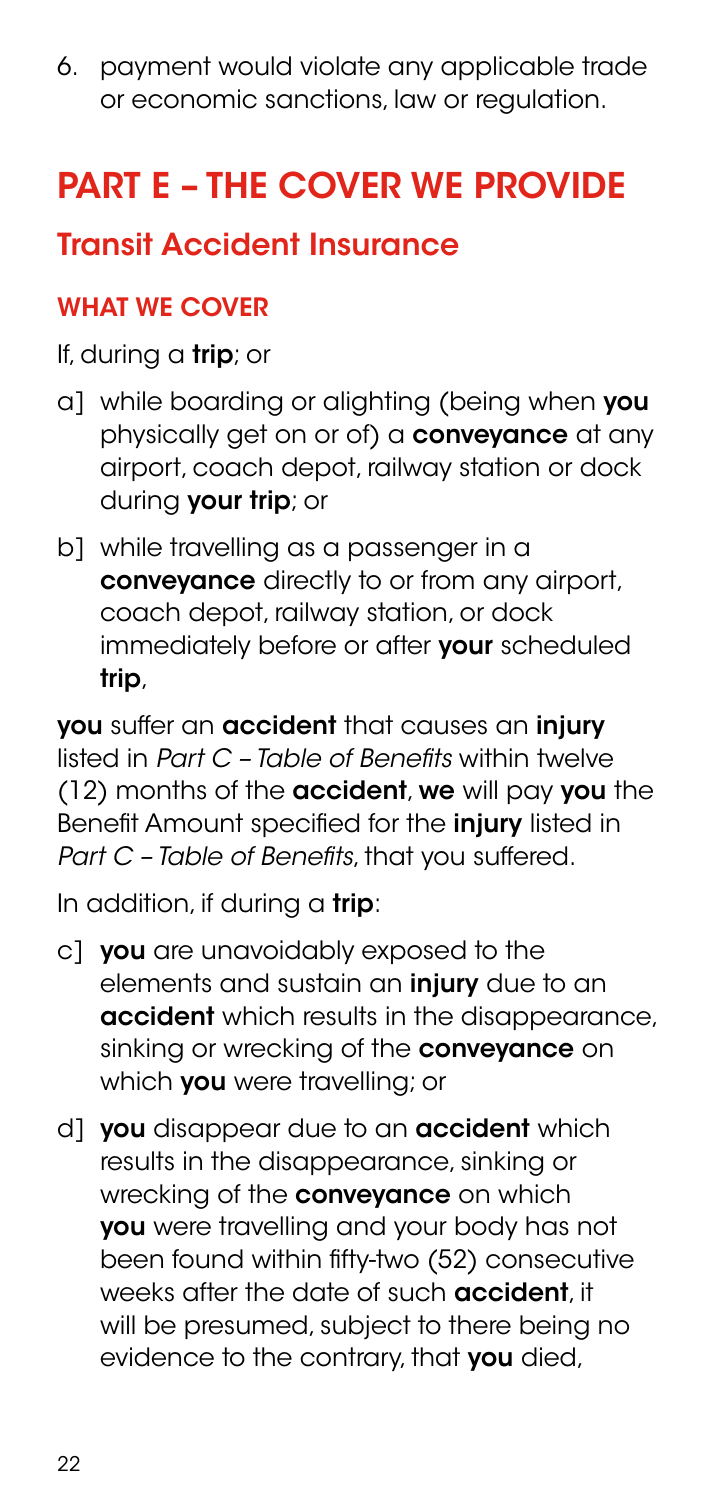we will pay the applicable benefit amount listed in *Part C – Table of Benefits* to you, or to your estate in the case of your death.

If you suffer more than one injury as a result of the accident we will pay you no more than the specified amount for the most serious *injury* listed in *Part C – Table of Benefits* that you suffered.

### WHAT WE EXCLUDE

To the extent permitted by law we will not pay for any **injury** that results directly or indirectly from:

- a] any act of terrorism;
- b] hijack;
- c] your intentional self harm or your suicide or your attempted suicide; or
- d] any illegal act committed by **you** or any person acting on your behalf.

#### GROUP POLICY AGGREGATE LIMIT OF LIABILITY

The Group Policy under which this cover is provided contains an aggregate (maximum) limit of liability for claims from all eligible cardholders, spouses and/or dependants arising from the one event.

The most we will pay under this section from one event (e.g. a bus crash) is \$1,875,000 regardless of the number of persons involved in the event who suffer **accidental injury**.

This means that if as a result of one event a number of cardholders, their spouses and/or dependants were accidentally injured, we will pay each on a proportional basis (using the amounts in the table above) up to a maximum combined total of \$1,875,000.

For example, if eight cardholders, five spouses and three **dependants** lost their lives in the same bus crash, we would pay to each of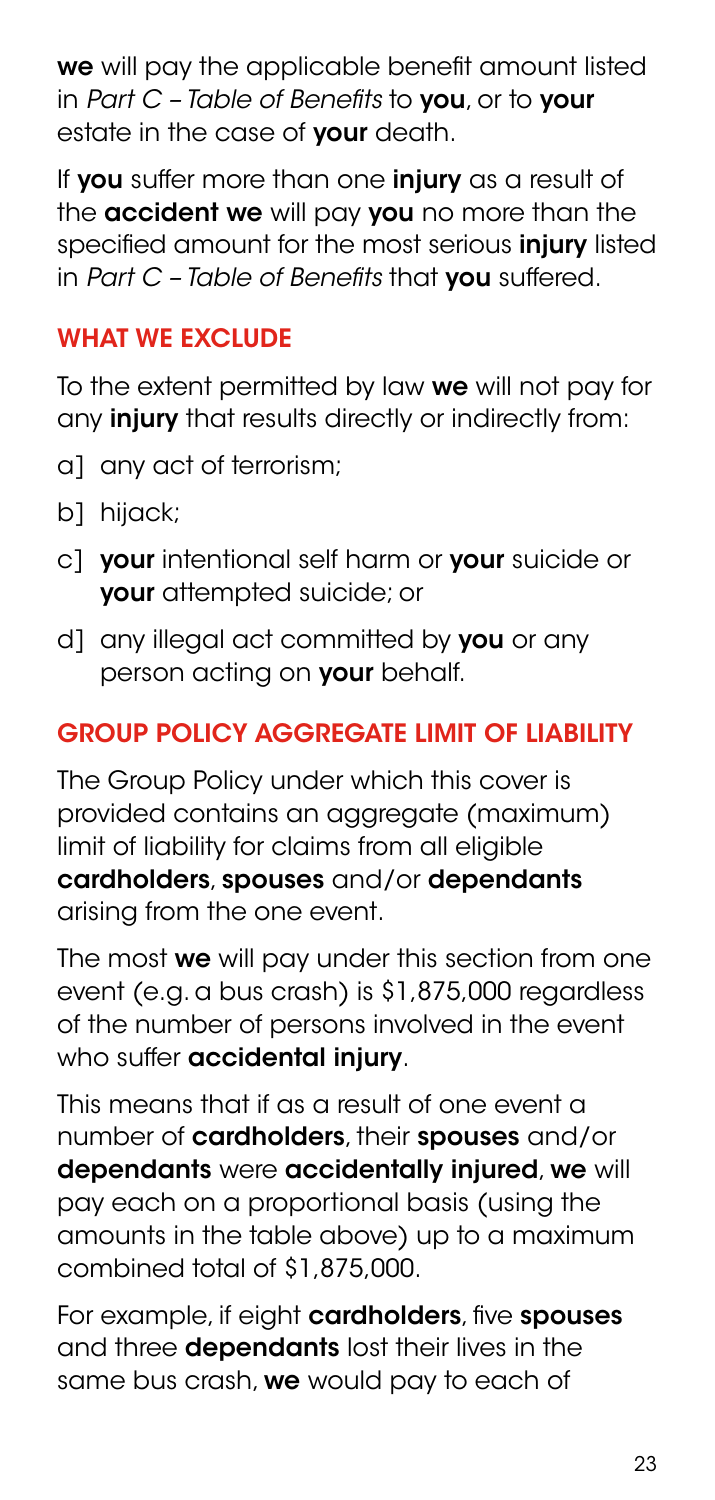their legal personal representatives benefits, calculated as follows:

Eight cardholders – \$1,000,000

Five spouses – \$625,000

Three dependants – \$375,000

Total benefit amount: \$2,000,000

We take the total aggregate exposure (\$1,875,000) and divide it by the total benefit amount (\$2,000,000) to determine the percentage (93.75%) to proportionally reduce.

In this case, the total benefits would work out to be:

Eight cardholders – \$937,500.00

Five **spouses** - \$585,937.50

Three dependants – \$351,562.50

Total benefit amount: \$1,875,000

# Purchase Protection Insurance

### WHAT WE COVER

If, within ninety (90) days of you taking possession of a **covered item** where **you** have charged the first part of the full purchase price (or the full purchase price) to your card account:

- a] the covered item is stolen, accidentally damaged or permanently lost (except when left unattended in a motor vehicle) we will pay the lesser of:
	- the part of the original purchase price charged to your card account; or
	- up to the limit specified in *PART C TABLE OF BENEFITS*, per covered item except for jewellery or watches; or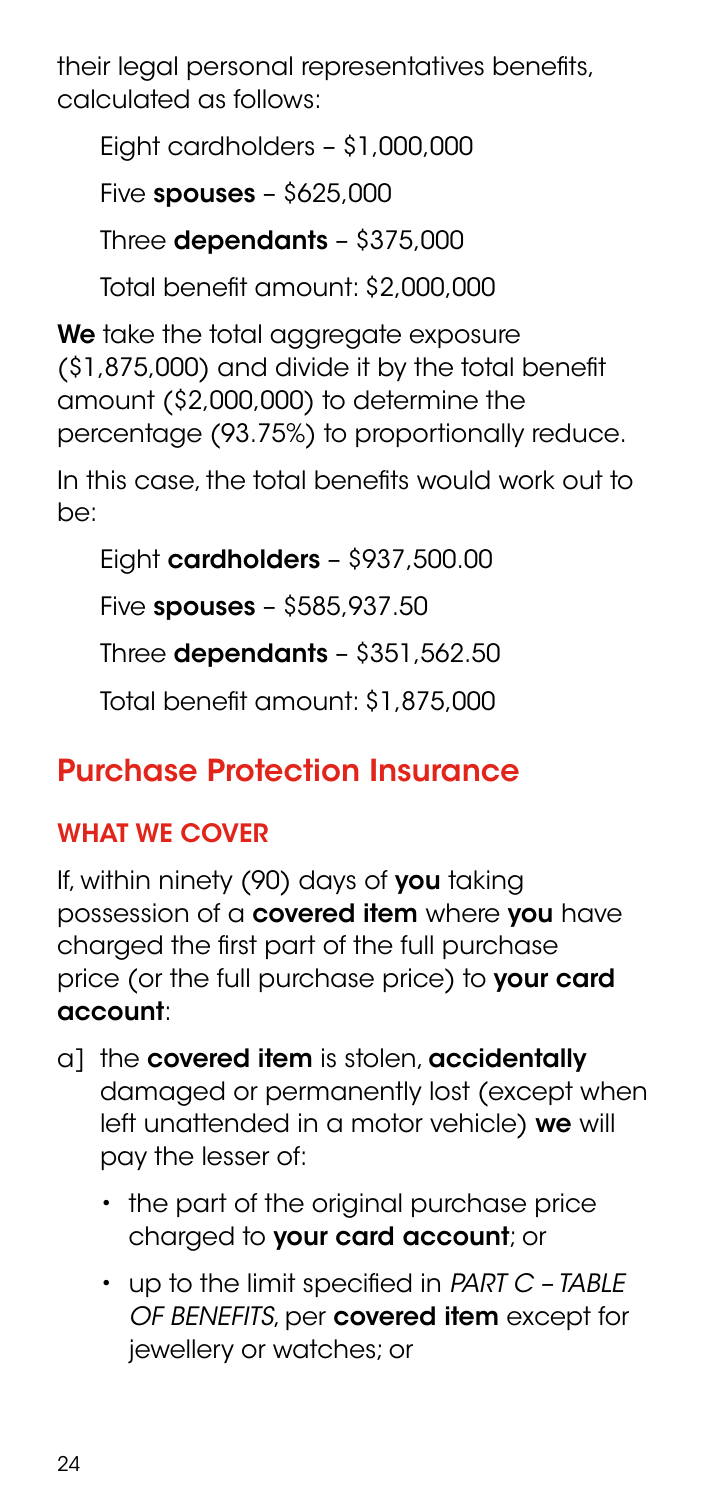• up to the amount specified per claim in *PART C – TABLE OF BENEFITS*, in respect of jewellery and watches;

 However, if a set of items is purchased and part of the set is stolen, **accidentally** damaged or permanently lost we will only pay up to an amount of the purchase price proportionate to the item stolen, **accidentally** damaged or permanently lost.

The most we will pay in any twelve (12) month period in respect of any one **card** account is the amount specified in *PART C – TABLE OF BENEFITS*.

- b] No cover is provided for **covered items** (including valuables) stolen or accidentally damaged when left unattended in an unlocked motor vehicle or when left in a motor vehicle outside of daylight hours.
- c1 No cover is provided for **valuables** left unattended in a motor vehicle at any time.

The most we will pay in any twelve (12) month period in respect of any one **card account** is the amount specified in *PART C – TABLE OF BENEFITS*.

### **CONDITIONS**

You must report the loss, theft or misplacement of a covered item within 24 hours to the police or an office of the bus line, airline, shipping line or rail authority you were travelling on when the loss, theft or misplacement occurred. You must provide us with evidence of making the report and who you reported the loss, theft or misplacement to.

If you are entitled to be reimbursed by the bus line, airline, shipping line or rail authority you were travelling on when the loss, theft, misplacement or damage occurred we will deduct the amount **you** are entitled to from any claim payable by us. However, if you are not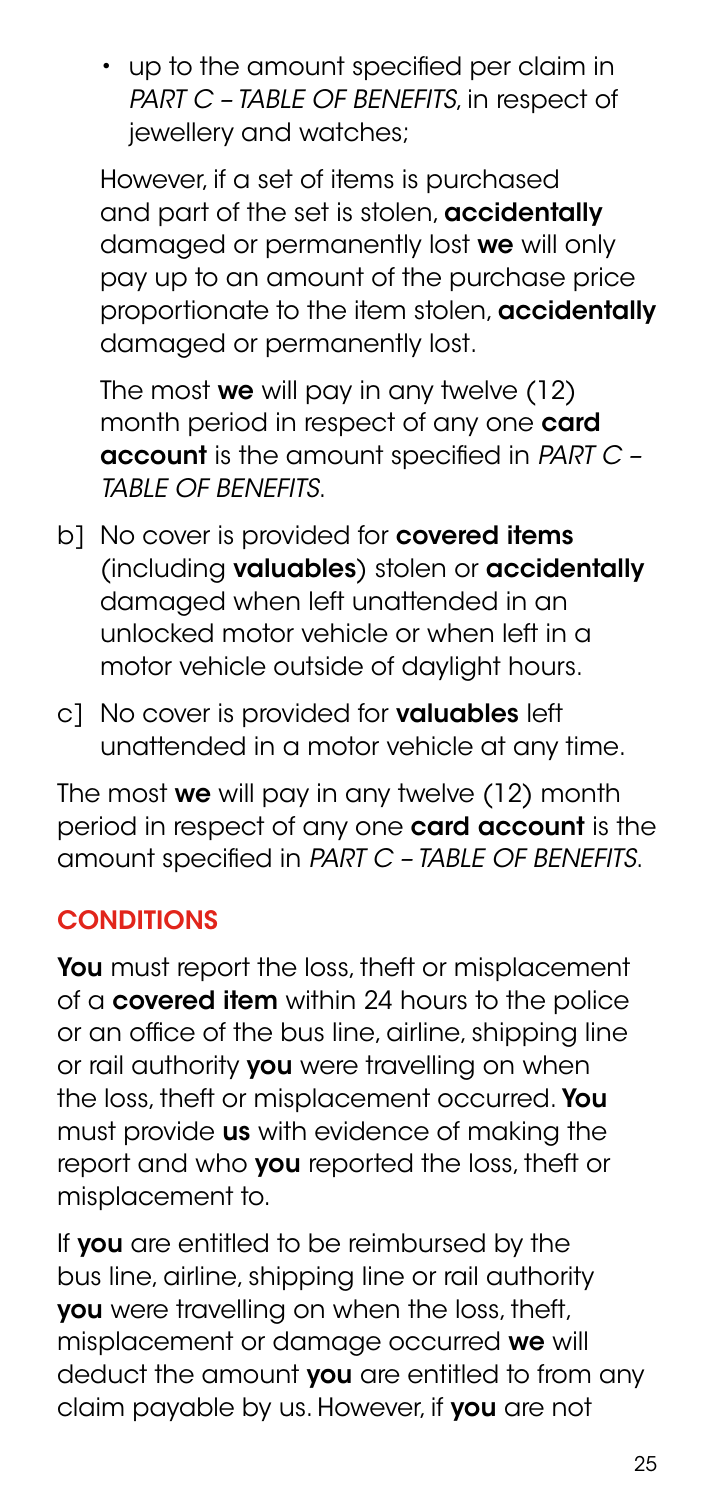reimbursed the full amount of your loss, we will pay the difference between the amount of **your** loss and what you were reimbursed, up to the limit of your cover.

### WHAT WE EXCLUDE

To the extent permitted by law we will not pay if:

- a] the loss arises from the disappearance of covered items in circumstances that cannot be explained to **our** reasonable satisfaction;
- b] the loss, theft or damage is to, or of, items left behind in any hotel or motel room after **you** have checked out, or items left behind in any aircraft, ship, train, tram, taxi or bus;
- c] the loss or damage arises while the covered items are being sent unaccompanied by you or under a freight contract;
- d] the loss or damage arises from any process of cleaning, repair, alteration or maintenance;
- e] the loss or damage arises from ordinary wear and tear, deterioration, atmospheric or weather conditions, insects, rodents or vermin;
- f] the loss or damage arises from the action of your pets or other pets in your household;
- g] your claim arises from a government authority confiscating, detaining or destroying anything;
- h] the covered items were left unsupervised in a public place;
- i] the **covered items** have an electrical or mechanical breakdown.

# Extended Warranty Insurance

Your covered items may come with guarantees that cannot be excluded under the Australian Consumer Law (ACL) or other relevant law. This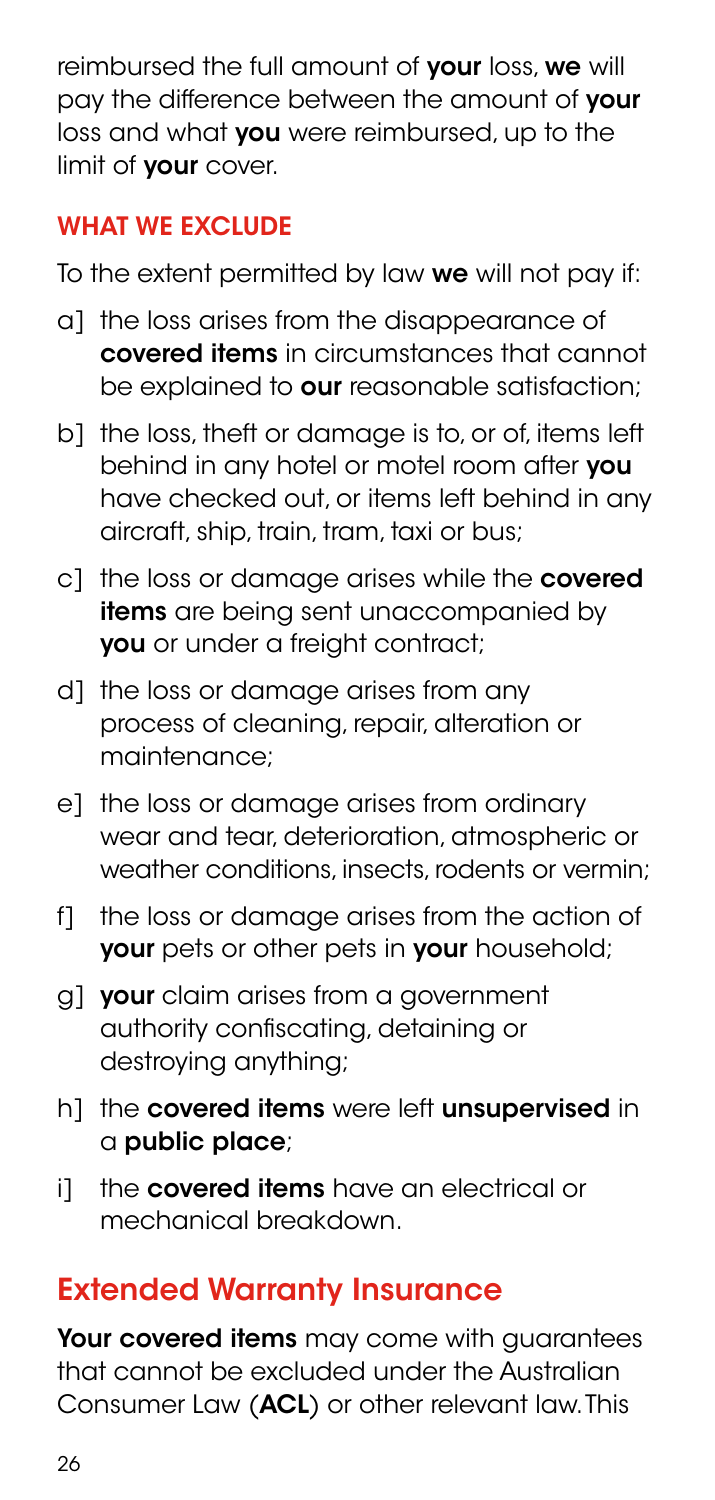cover operates alongside, and in addition to, the rights and remedies to which you may be entitled under the ACL and any other law that applies to your covered items and does not change those rights or remedies.

### WHAT WE COVER

If a covered item that you purchased and charged the whole purchase price of to your card account, suffers a covered breakdown after the **manufacturer's warranty** expires we will reimburse you the lesser of:

- the repair cost;
- the replacement cost;
- the amount it would cost us to repair or replace the **covered item(s)** allowing for any trade discounts we are entitled to;
- the original purchase price limited to a proportionate part of the original purchase price, if the **covered item** claimed for is part of a set,

subject to the limit per **covered item** and maximum total limit for any one card account in any twelve month period specified in *Part C – Table of Benefits – Extended Warranty Insurance*.

## WHAT WE EXCLUDE

To the extent permitted by law we will not pay:

- a] for loss or damage arising out of flood; or
- b] if the **covered item** does not bear a manufacturer's unique identification serial number.

# Claims

*Please do not contact Coles, NAB or Citi in the event of a claim.*

First check that you are covered by reading the appropriate section in this booklet and *Part D –*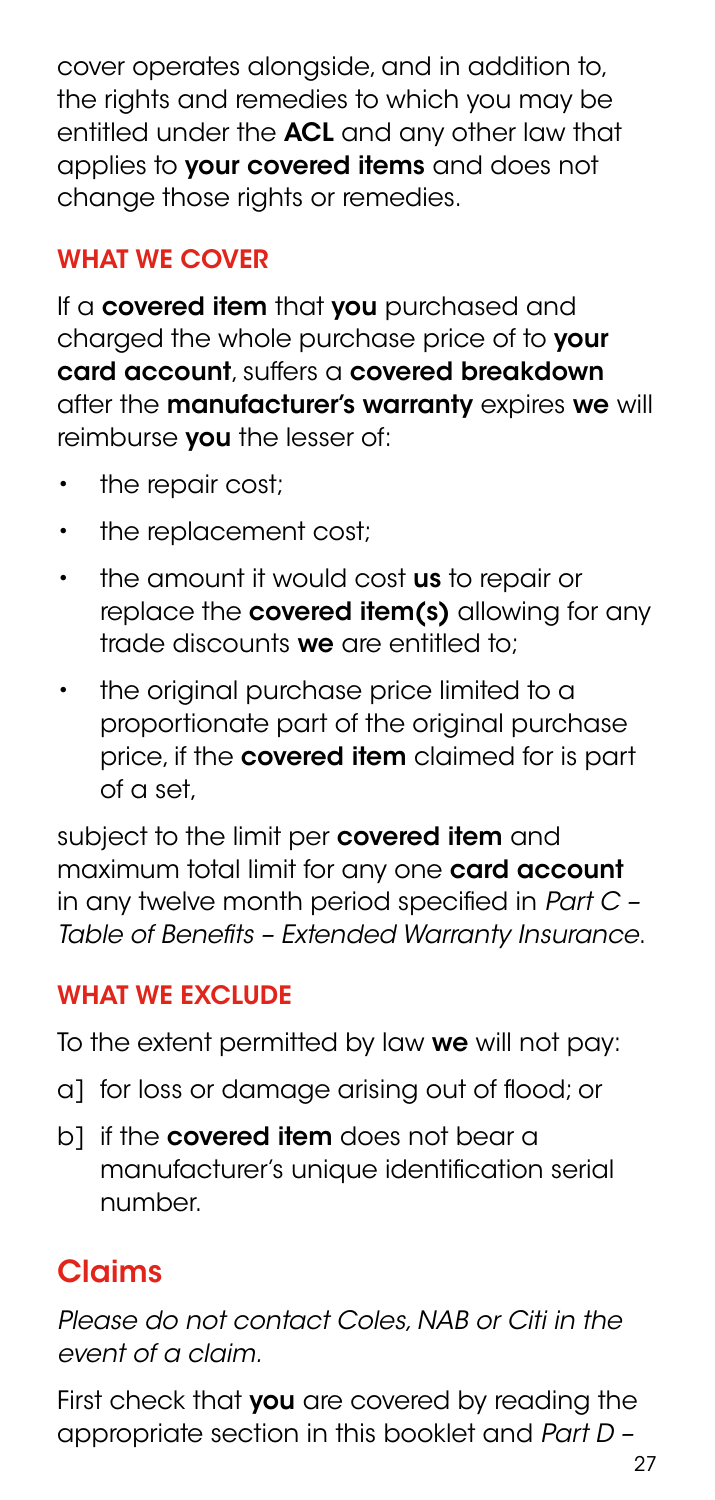*General Exclusions* to see exactly what is, and is not covered, noting particularly any conditions, limitations and exclusions.

### How to make a claim

You must give Allianz Global Assistance notice of your claim as soon as possible.

If there is a delay in claim notification, or **you** do not provide sufficient detail for **Allianz Global** Assistance to consider your claim, we can reduce any claim payable by the amount of prejudice we have suffered because of the delay.

You must give any information Allianz Global Assistance reasonably asks for to support your claim at your expense, such as but not limited to police reports, valuations, original receipts or proof of purchase and ownership. If required Allianz Global Assistance may ask you to provide them with translations into English of any such documents to enable their consideration of your claim.

You must co-operate at all times in relation to providing supporting evidence and such other information that may reasonably be required.

### Claims are payable in Australian dollars

We will pay all claims in Australian dollars. We will pay you unless you tell us to pay someone else. The rate of currency exchange that will apply is the rate at the time you incurred the expense. Payment will be made by direct credit to a bank account nominated by you.

#### You must not admit fault or liability

You must not admit that you are at fault, for any accident, incident or event causing a claim, and **vou** must not offer or promise to pay any money, or become involved in legal action, without the approval of Allianz Global Assistance.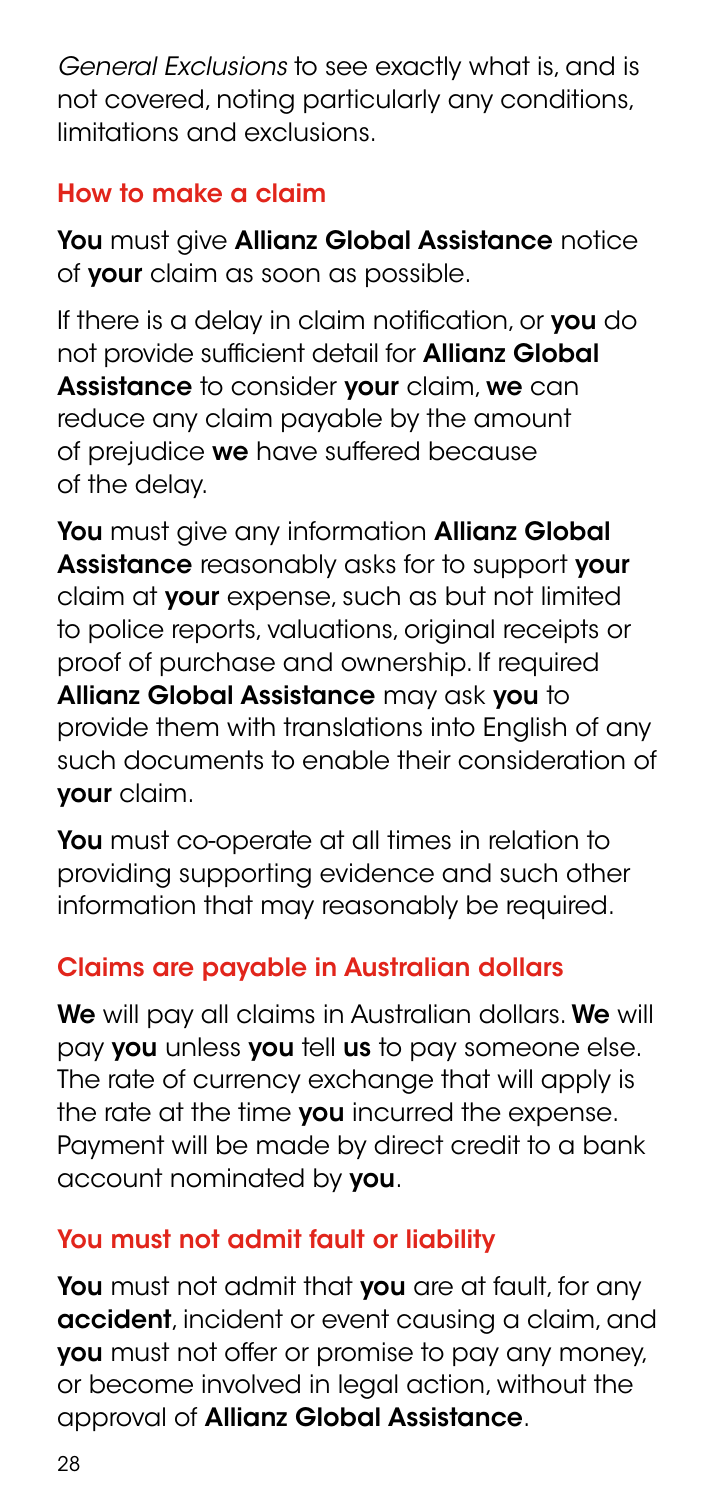### **Subrogation**

If we have a claim against someone in relation to the money we have to pay or we have paid, you must do everything you can to help us do that in legal proceedings. If you are aware of any third party that **you** or we may recover money from, you must inform us of such third party.

When making a claim you must advise us of any details of any other insurance under which you are entitled to claim.

#### **Recovery**

We will apply any money we recover from someone else under a right of subrogation in the following order:

- 1. To us, our costs (administration and legal) arising from the recovery.
- 2. To us, an amount equal to the amount that we paid to you under your policy.
- 3. To you, your uninsured loss (less your excess if any applies).
- 4. To **you**, **your excess** (if any applies).

Once we pay your total loss we will keep all money left over.

If we have paid vour total loss and vou receive a payment from someone else for that loss or damage, you must pay us the amount of that payment up to the amount of the claim we paid you.

If we pay you for lost or damaged property and you later recover the property or it is replaced by a third party, **you** must pay us the amount of the claim we paid you.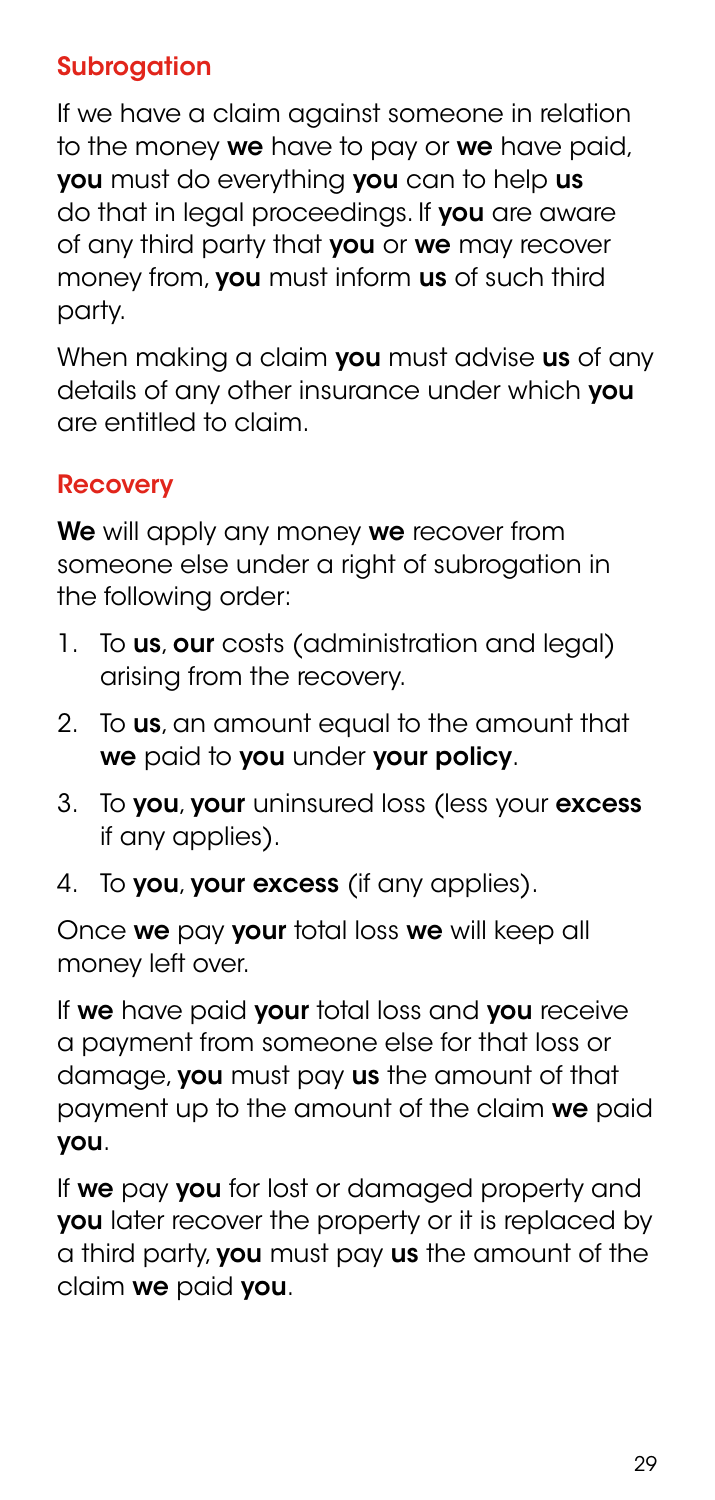#### How GST may affect your claim

If you are entitled to claim an input tax credit in respect of a cost for which a claim is made, or would be entitled to an input tax credit if **vou** were to incur the relevant cost (i.e. in replacing a lost or stolen item), the amount we would otherwise pay will be reduced by the amount of that input tax credit.

#### Fraud

When making a claim **vou** have a responsibility to assist us and to act in an honest and truthful manner.

If any claim is fraudulent in any way or if you or anyone acting on **your** behalf uses fraudulent means to make a claim on the cover described in this booklet, then no payment will be made in regard to the claim. Also Coles and NAB will be informed of the situation and you may no longer be eligible for the cover described in this booklet.

Insurance fraud places additional costs on honest policyholders. Fraudulent claims force insurance premiums to rise. We encourage the community to assist in the prevention of insurance fraud.

You can help by reporting insurance fraud by calling **Allianz Global Assistance** on 1800 453 937. All information will be treated as confidential and protected to the full extent under law.

# Complaints & disputes

In this section "we", "our" and "us" means **Allianz** and Allianz Global Assistance.

If **vou** have a complaint or dispute in relation to this insurance, or **our** services or **our** representatives, please call us using the contact details on the inside front cover of this booklet, or put the complaint in writing and send it to: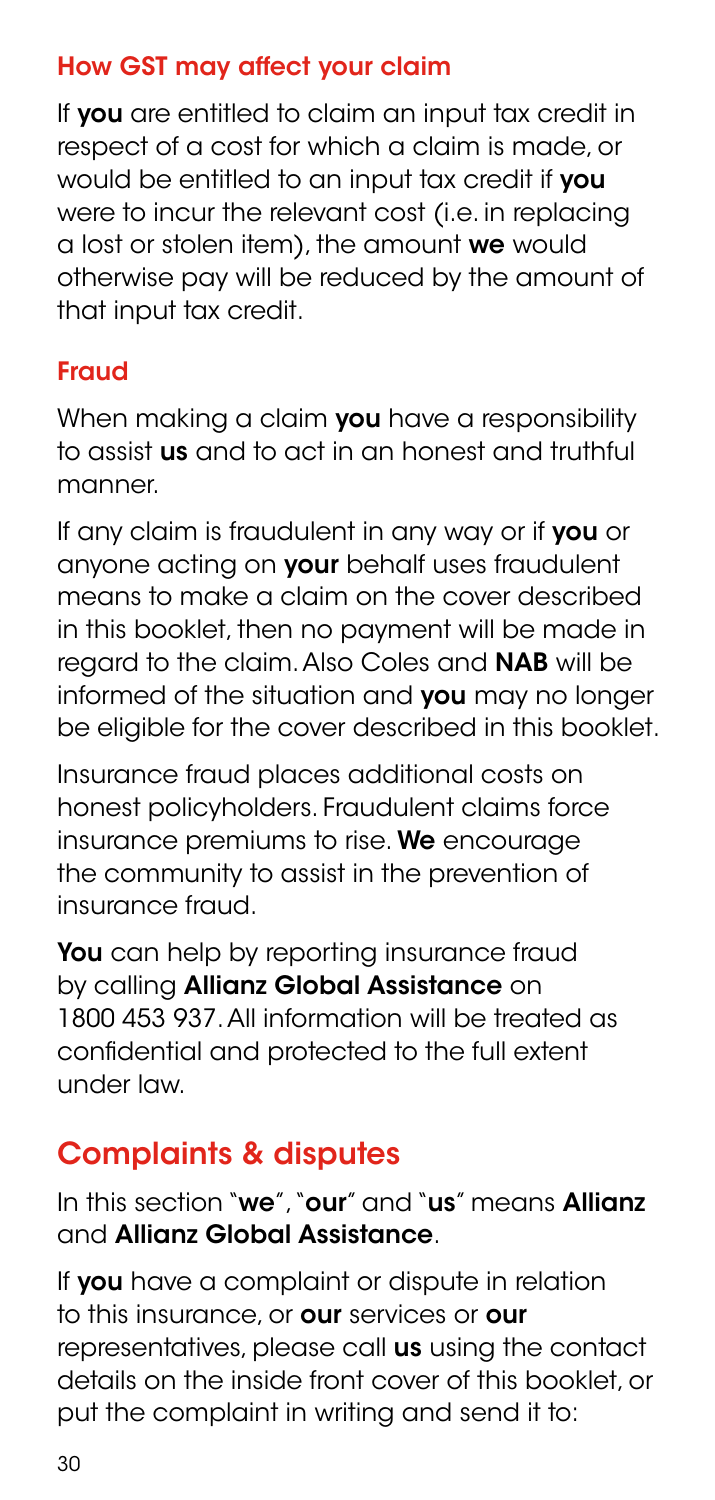The Dispute Resolution Department, PO Box 162, Toowong, Queensland 4066.

We will attempt to resolve the matter in accordance with our Internal Dispute Resolution procedures. To obtain a copy of our procedures, please contact us.

A complaint can be referred to the Australian Financial Complaints Authority (**AFCA**), subject to its rules. The **AFCA** provides a free and independent dispute resolution service for consumers who have general insurance disputes falling within its rules. The contact details for the AFCA are:

Australian Financial Complaints Authority GPO Box 3, Melbourne Victoria 3001 Phone: 1800 931 678 Website: [www.afca.org.au](http://www.afca.org.au) Email: [info@afca.org.au](mailto:info%40afca.org.au?subject=)

# General Insurance Code of Practice

Allianz and Allianz Global Assistance proudly support the General Insurance Code of Practice.

The Code sets out the minimum standards of practice in the general insurance industry. You can obtain more information on the Code and how it assists **you** by contacting **Allianz** Global Assistance using the contact details on the inside front cover of this booklet, or by visiting [www.codeofpractice.com.au.](http://www.codeofpractice.com.au)